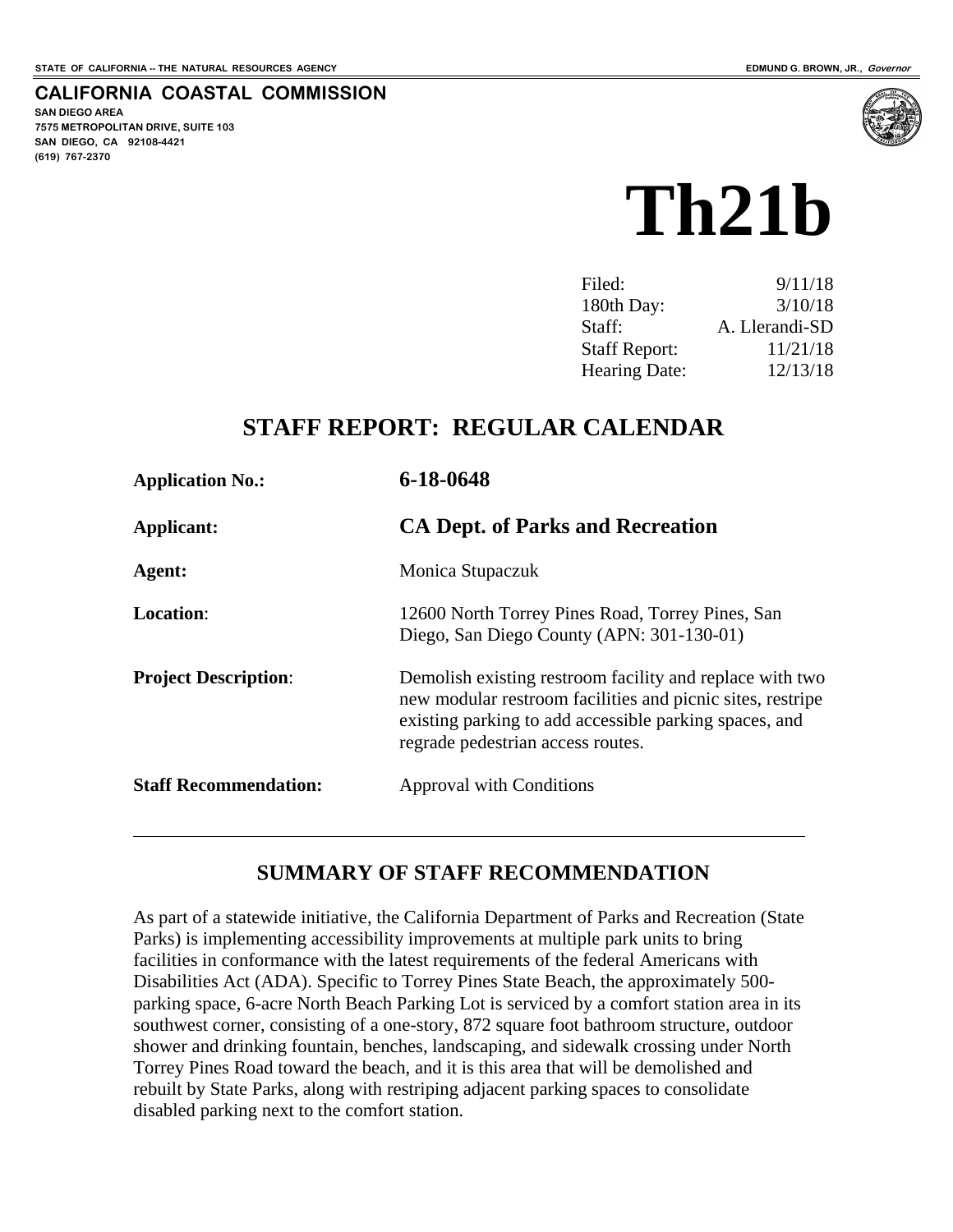The new comfort station area will enhance the accessibility of Torrey Pines State Beach for a greater range of coastal visitors, and will improve a decades-old amenity by bringing it up to current standards. However, the location of the comfort station within a popular park and adjacent to coastal waters and wetland habitat creates the risk that the construction and operation of the comfort station could adversely impact public access, sensitive habitat, and water quality.

Construction of the comfort station will take approximately four months and require closure of approximately thirty-one parking spaces for that time, as well as prevent access from the parking lot to the pedestrian underpass under North Torrey Pines Road for the duration of construction. The construction will require the use of several pieces of heavy equipment including bulldozer, excavator, dump trucks, and cement trucks. Due to the location within twenty feet of coastal waters and construction proposed to occur during the rainy season, the staging, storage, and use of the construction equipment could engender water quality impacts from site runoff or debris spill. Construction activity is also proposed to occur during bird breeding season, and thus could cause noise impacts that adversely affect sensitive status species that are known to occur in the adjacent lagoon area, such as the Belding's savannah sparrow and light-footed Ridgeway's rail.

While the new comfort station will represent an upgraded amenity to serve coastal visitors, its operation may create impacts to nearby water quality and sensitive habitat. Runoff from the finished comfort station could enter coastal waters, carrying trash and particulates from the restroom and picnic areas into the lagoon. The installation of picnic areas could invite the presence of nuisance animals such as crows, ravens, sea gulls, squirrels, and ants, which can also prey on or harass sensitive species in the vicinity.

Furthermore, the North Beach Parking Lot, and Torrey Pines State Beach as a whole, is located on historic tidelands within a lagoon estuary. As such, the park is within a mapped flood plain that experiences periodic flood events, and pursuant to the Commission's Sea Level Rise Policy Guidance, flooding risk and wave actions are expected to further impact the park area over the 50-year economic life of the proposed comfort station, with a worst case scenario of approximately nineteen inches of flooding by 2068.

Recognizing the risk of these potential impacts, State Parks and the Commission have worked to identify measures that avoid or mitigate adverse impacts. The four-month construction schedule for the comfort station will occur before the busy summer season, and the parking spaces occupied for staging represent only six percent of the available 500-space supply. While the closure of access between the parking lot and the adjacent pedestrian underpass for four months will temporarily impact beach access, the presence of another pedestrian path at the north end of the lot and nearby pedestrian paths off North Torrey Pines Road will still provide sufficient ability for the public to reach the beach.

To address impacts to adjacent habitat, State Parks will implement an Integrated Pest Management (IPM) Plan to incorporate animal-proof trash receptacle and public signage to discourage animal feeding to reduce the presence of nuisance animals. Biological surveys during construction will identify the presence of any active sensitive species nests and implement proper buffering and noise reduction measures to minimize flushing and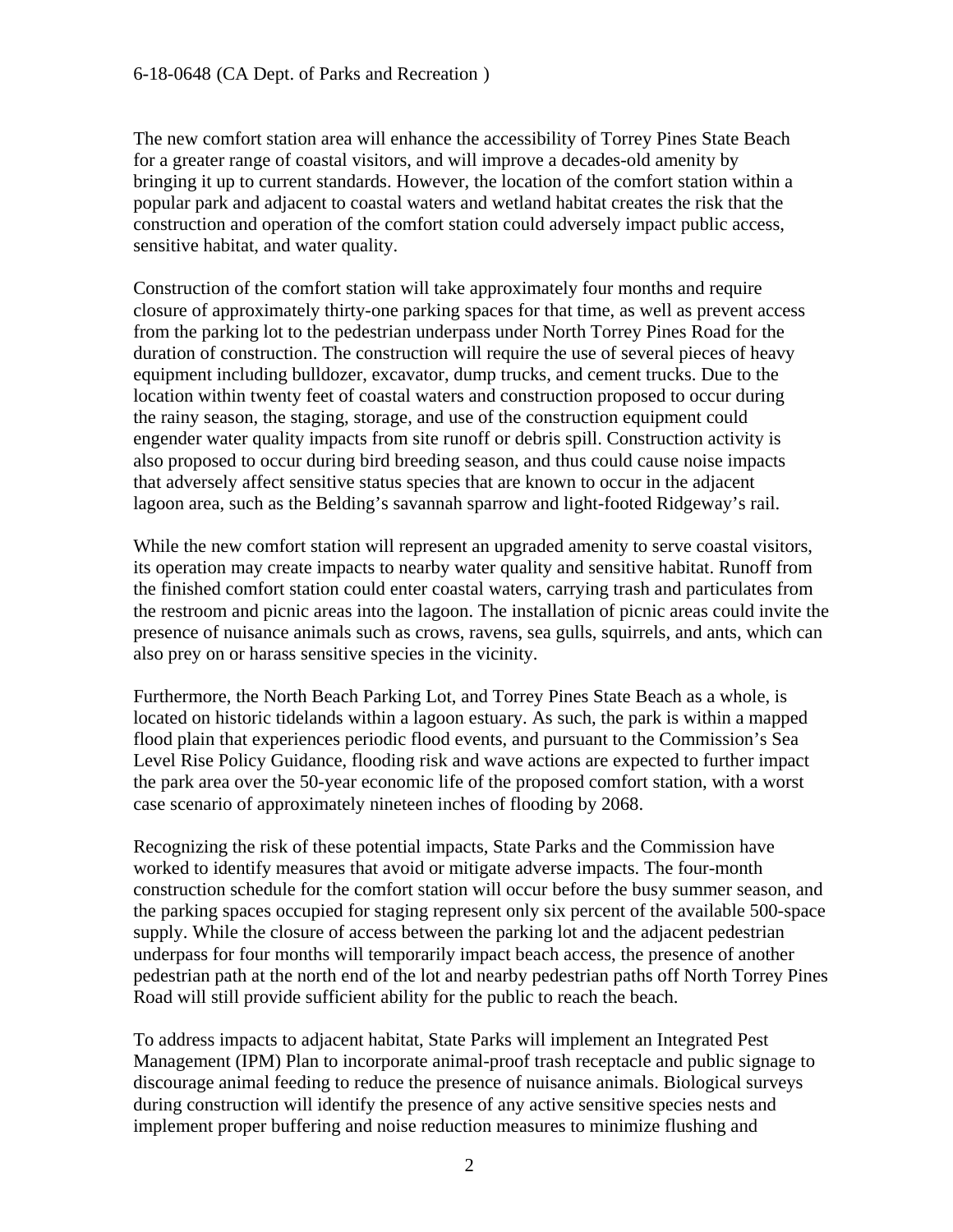harassment. Construction and post-development Best Management Practices (BMP) will direct comfort station runoff away from the wetlands and into existing storm water systems in the parking lot.

Recognizing the vulnerable nature of the project site, the comfort station is located on the highest part of the parking lot, and the new restroom facilities are pre-constructed modular buildings that will be delivered to the project site and installed in place. As such, even with expected sea level rise, the western portion of the parking lot containing the comfort station is not expected to be inundated, though because it may still receive wave action during extreme tidal events, the buildings are of a design that can be relocated elsewhere relatively easily.

To ensure that the new comfort station is built to approved plans and that construction does not encroach in additional parking or habitat area, **Special Condition No. 1** requires that final project plans and final construction staging and storage plans be submitted for review and acceptance by the Executive Director. **Special Condition No. 1** also requires the submittal of a final IPM plan to address any nuisance animals. **Special Condition Nos. 2 and 3** address construction and post-development BMPs, respectively, detailing the measures that will need to be included in the final plans to best address debris, runoff, erosion, and maintenance. **Special Condition No. 4** requires the sensitive species monitoring to be conducted during construction to identify any active nests and take action accordingly. **Special Condition No. 5** requires State Parks to acknowledge and accept the risk of the project sites location in a floodplain adjacent to the lagoon mouth, while **Special Condition No. 6** prohibits any future shoreline protection, as these are ancillary structures that can be easily relocated rather than armored. Because Torrey Pines State Beach experiences high visitation in the summer months and construction activity could block access to the beach, **Special Condition No. 7** prohibits development activity from Memorial Day Weekend to Labor Day of any year.

Commission staff recommends **approval** of coastal development permit application 6-18- 0648, as conditioned.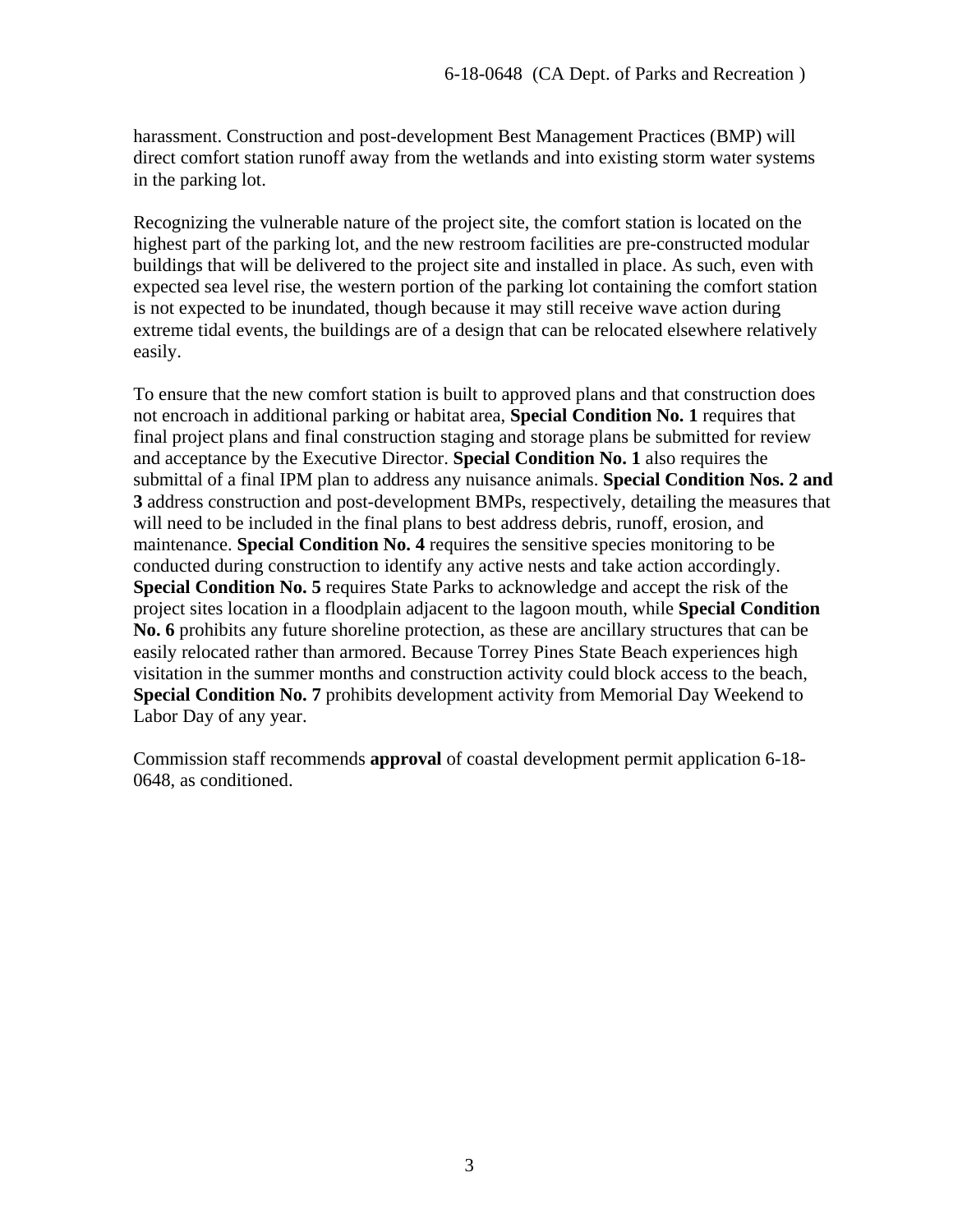# **TABLE OF CONTENTS**

| A.              |  |
|-----------------|--|
| <b>B.</b>       |  |
| $\mathcal{C}$ . |  |
| D.              |  |
| E.              |  |
| F.              |  |
| G.              |  |

## **APPENDICES**

Appendix A – [Substantive File Documents](#page-26-0)

## **EXHIBITS**

Exhibit 1 – [Vicinity Map](https://documents.coastal.ca.gov/reports/2018/12/Th21b/Th21b-12-2018-exhibits.pdf) Exhibit 2 – [Aerial View](https://documents.coastal.ca.gov/reports/2018/12/Th21b/Th21b-12-2018-exhibits.pdf) Exhibit 3 – [Project Plans](https://documents.coastal.ca.gov/reports/2018/12/Th21b/Th21b-12-2018-exhibits.pdf) Exhibit  $\overline{4 - \text{Site Photos}}$  $\overline{4 - \text{Site Photos}}$  $\overline{4 - \text{Site Photos}}$ Exhibit 5 – [Anticipated Sea Level Rise](https://documents.coastal.ca.gov/reports/2018/12/Th21b/Th21b-12-2018-exhibits.pdf)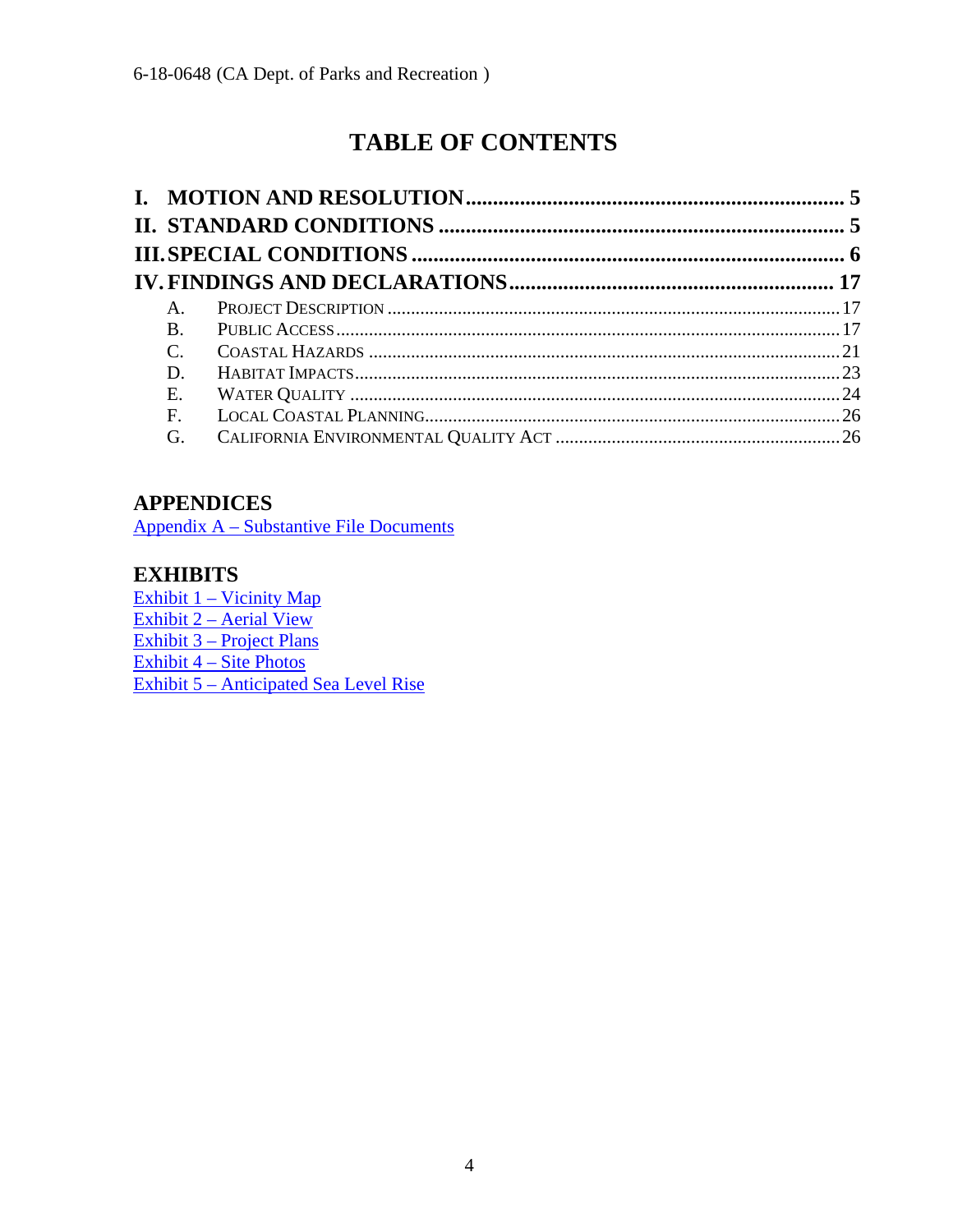## <span id="page-4-0"></span>**I. MOTION AND RESOLUTION**

#### **Motion:**

*I move that the Commission approve Coastal Development Permit Application No. 6-18-0648 subject to the conditions set forth in the staff recommendation.*

Staff recommends a **YES** vote on the foregoing motion. Passage of this motion will result in conditional approval of the permit and adoption of the following resolution and findings. The motion passes only by affirmative vote of a majority of the Commissioners present.

#### **Resolution:**

*The Commission hereby approves coastal development permit 6-18-0648 and adopts the findings set forth below on grounds that the development as conditioned will be in conformity with the policies of Chapter 3 of the Coastal Act and will not prejudice the ability of the local government having jurisdiction over the area to prepare a Local Coastal Program conforming to the provisions of Chapter 3. Approval of the permit complies with the California Environmental Quality Act because either 1) feasible mitigation measures and/or alternatives have been incorporated to substantially lessen any significant adverse effects of the development on the environment, or 2) there are no further feasible mitigation measures or alternatives that would substantially lessen any significant adverse impacts of the development on the environment.*

## <span id="page-4-1"></span>**II. STANDARD CONDITIONS**

This permit is granted subject to the following standard conditions:

- 1. **Notice of Receipt and Acknowledgment**. The permit is not valid and development shall not commence until a copy of the permit, signed by the permittee or authorized agent, acknowledging receipt of the permit and acceptance of the terms and conditions, is returned to the Commission office.
- 2. **Expiration.** If development has not commenced, the permit will expire two years from the date on which the Commission voted on the application. Development shall be pursued in a diligent manner and completed in a reasonable period of time. Application for extension of the permit must be made prior to the expiration date.
- 3. **Interpretation.** Any questions of intent of interpretation of any condition will be resolved by the Executive Director or the Commission.
- 4. **Assignment.** The permit may be assigned to any qualified person, provided assignee files with the Commission an affidavit accepting all terms and conditions of the permit.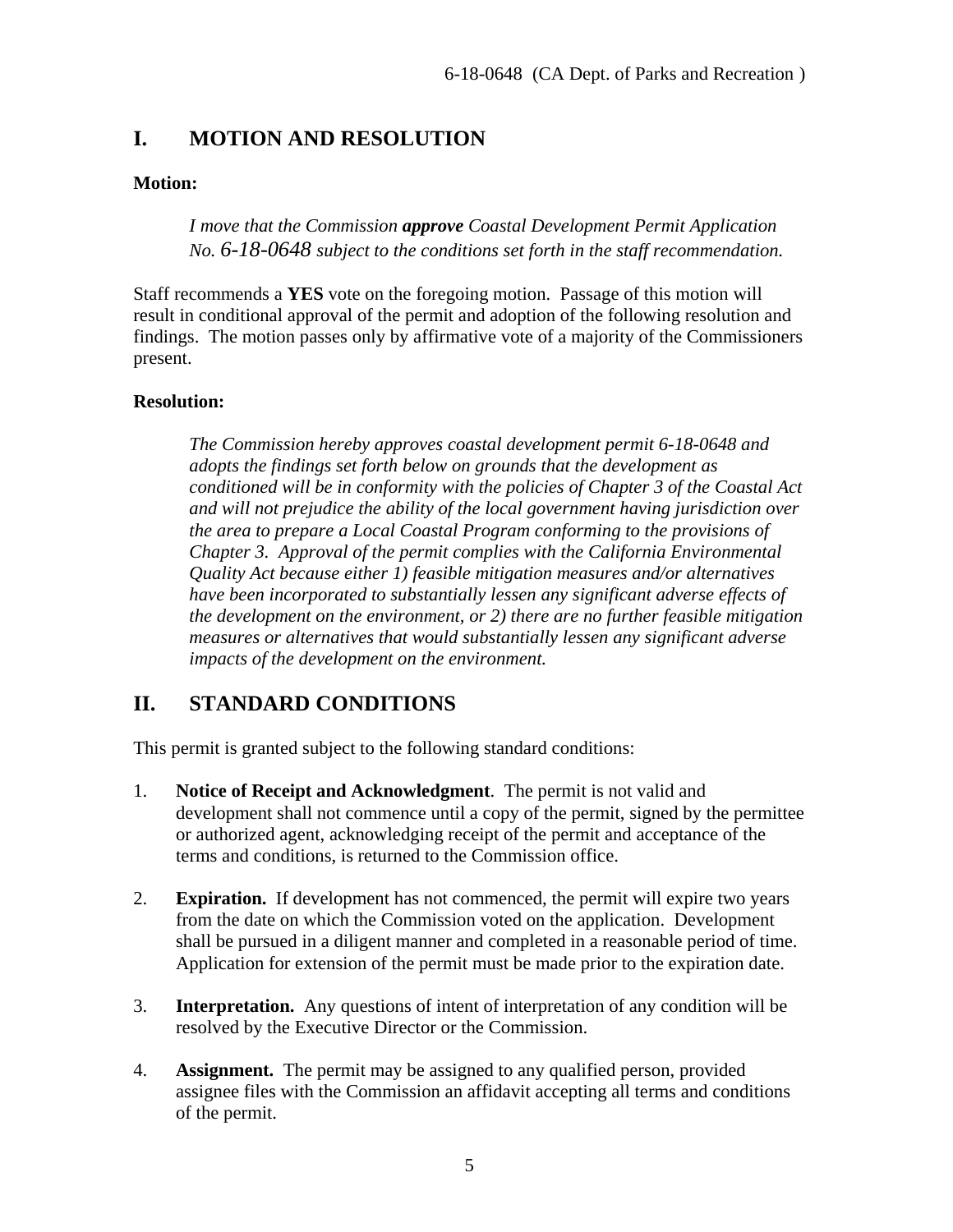5. **Terms and Conditions Run with the Land.** These terms and conditions shall be perpetual, and it is the intention of the Commission and the permittee to bind all future owners and possessors of the subject property to the terms and conditions.

## <span id="page-5-0"></span>**III. SPECIAL CONDITIONS**

This permit is granted subject to the following special conditions:

### 1. **Submittal of Final Plans.**

- a) **PRIOR TO THE ISSUANCE OF THE COASTAL DEVELOPMENT PERMIT**, the applicant shall submit, for the review and written approval of the Executive Director, a full-size set of the following final plans:
	- i. Final construction plans in substantial conformance with the plans submitted to the Commission on June 27, 2018, titled "Torrey Pines SD Accessibility Improvements" and dated May 30, 2018. The final construction plans shall, to the greatest extent feasible, maintain pedestrian access between the north parking lot and the adjacent underpass or, if maintaining pedestrian access is not feasible, then restore pedestrian access as early as construction conditions allow;
	- ii. Final construction staging and storage plans in substantial conformance with the plans submitted to the Commission on November 8, 2018; and
	- iii. Final Integrated Pest Management Plan (IPM) in substantial conformance with the plan submitted to the Commission on June 27, 2018.
- b) The permittee shall undertake development in conformance with the approved final plans unless the Commission amends this permit or the Executive Director provides a written determination that no amendment is legally required for any proposed minor deviations.

### 2. **Construction Pollution Prevention Plan.**

**PRIOR TO CONSTRUCTION, the applicant shall submit, for the review and** written approval of the Executive Director, a final Construction and Pollution Prevention Plan prepared and certified by a qualified licensed professional. The final Plan shall demonstrate that all construction, including, but not limited to, clearing, grading, staging, storage of equipment and materials, or other activities that involve ground disturbance; building, reconstructing, or demolishing a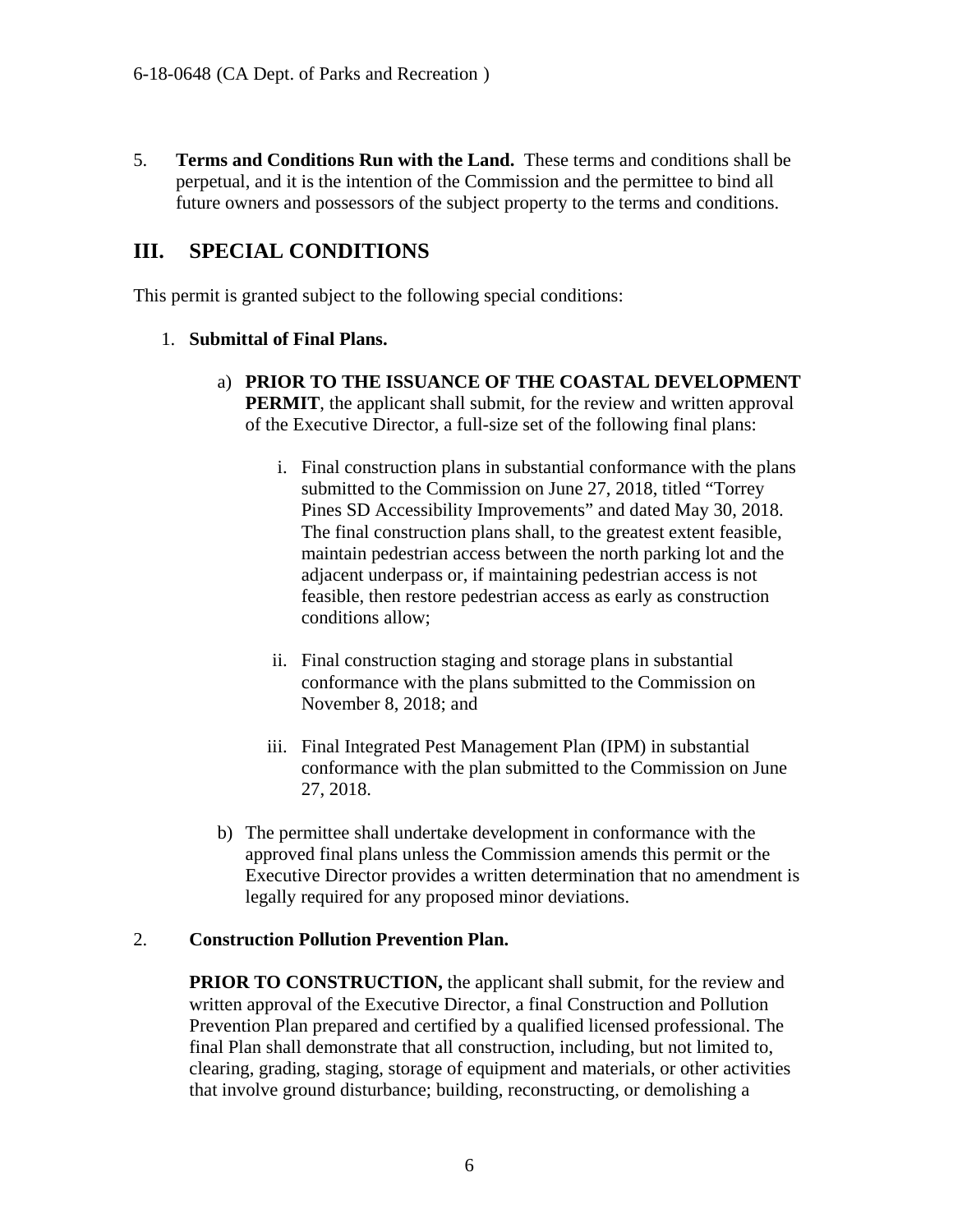structure; and creation or replacement of impervious surfaces, complies with the following requirements:

- a) **Beach Protection.** Construction shall protect all beach and sand areas, including by:
	- i. Staging and storage of construction equipment and materials (including debris) shall not take place on the beach or intertidal areas. Staging and storage of construction equipment and materials shall occur in inland areas at least 50 feet from coastal waters, drainage courses, and storm drain inlets, if feasible. Upon a showing of infeasibility, the applicant may submit a request for review and written approval to the Executive Director for staging and storage of construction equipment and materials closer than 50 feet from coastal water, drainage courses, and storm drain inlets. Construction is prohibited outside of the defined construction, staging, and storage areas.
	- ii. All construction methods to be used, including all methods to keep the construction areas separated from public recreational use areas (e.g., using unobtrusive fencing or equivalent measures to delineate construction areas), shall be clearly identified on the construction site map and described in the narrative description (see subsection (h) of this Special Condition).
	- iii. All beaches, beach access points, and other recreational use areas impacted by construction activities shall be restored to their preconstruction condition or better within three days of completion of construction. Any beach sand impacted shall be filtered as necessary to remove all construction debris from the beach.
	- iv. Sand from the beach, cobbles, or shoreline rocks shall not be used for construction material.
- b) **Property Owner Consent.** The Construction and Pollution Prevention Plan shall be submitted with evidence indicating that the owners of any properties on which construction activities are to take place, including properties to be crossed in accessing the site, consent to use of their properties.
- c) **Minimize Erosion and Sediment Discharge.** During construction, erosion and the discharge of sediment off-site or to coastal waters shall be minimized through the use of appropriate Best Management Practices (BMPs), including: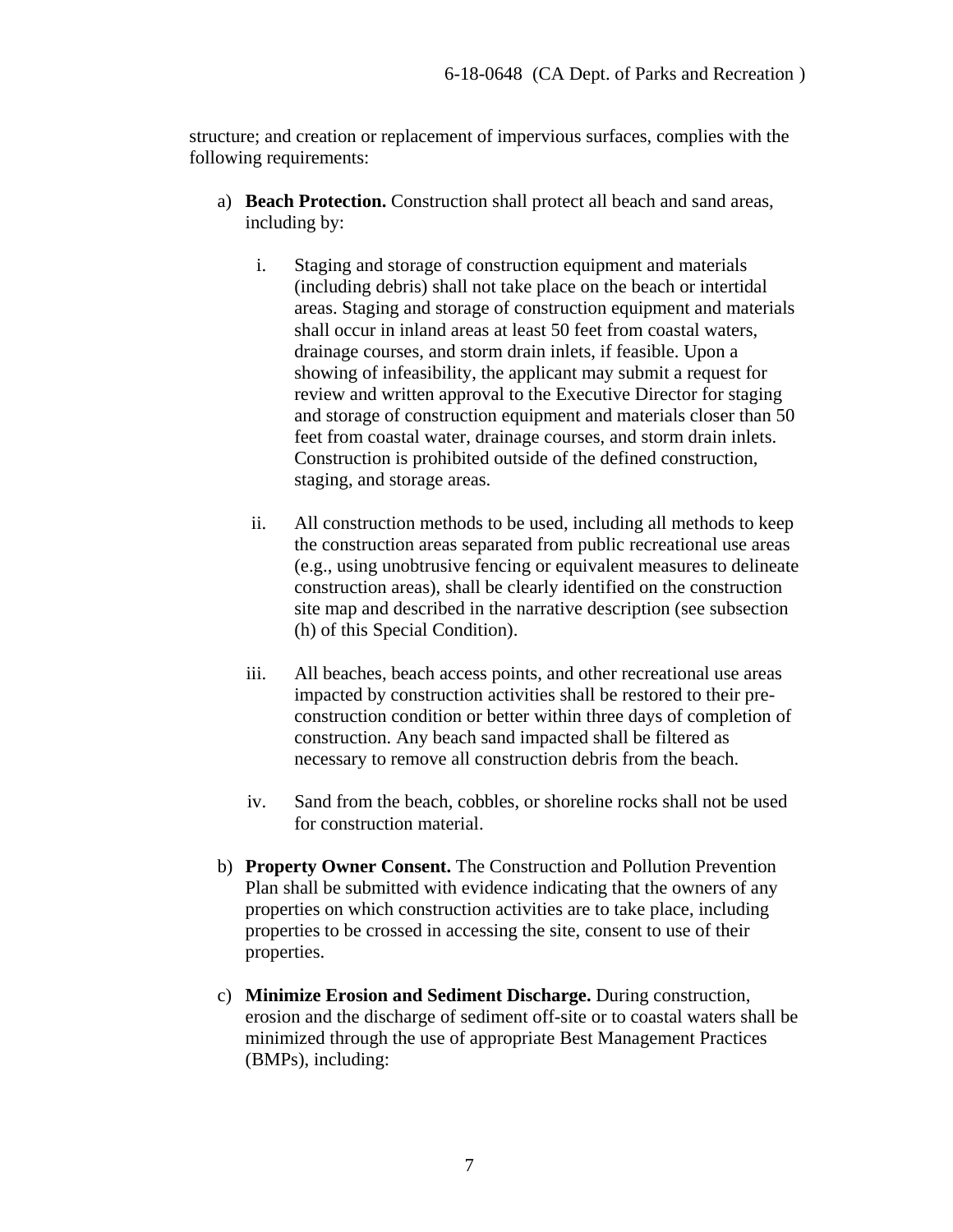- i. Land disturbance during construction (e.g., clearing, grading, and cutand-fill) shall be minimized, and grading activities shall be phased, to avoid increased erosion and sedimentation.
- ii. Erosion control BMPs (such as mulch, soil binders, geotextile blankets or mats, or temporary seeding) shall be installed as needed to prevent soil from being transported by water or wind. Temporary BMPs shall be implemented to stabilize soil on graded or disturbed areas as soon as feasible during construction, where there is a potential for soil erosion to lead to discharge of sediment off-site or to coastal waters.
- iii. Sediment control BMPs (such as silt fences, fiber rolls, sediment basins, inlet protection, sand bag barriers, or straw bale barriers) shall be installed as needed to trap and remove eroded sediment from runoff, to prevent sedimentation of coastal waters.
- iv. Tracking control BMPs (such as a stabilized construction entrance/exit, and street sweeping) shall be installed or implemented as needed to prevent tracking sediment off-site by vehicles leaving the construction area.
- v. Runoff control BMPs (such as a concrete washout facility, dewatering tank, or dedicated vehicle wash area) that will be implemented during construction to retain, infiltrate, or treat stormwater and nonstormwater runoff.
- d) **Minimize Discharge of Construction Pollutants.** The discharge of other pollutants resulting from construction activities (such as chemicals, paints, vehicle fluids, petroleum products, asphalt and cement compounds, debris, and trash) into runoff or coastal waters shall be minimized through the use of appropriate BMPs, including:
	- i. Materials management and waste management BMPs (such as stockpile management, spill prevention, and good housekeeping practices) shall be installed or implemented as needed to minimize pollutant discharge and polluted runoff resulting from staging, storage, and disposal of construction chemicals and materials. BMPs shall include, at a minimum:
		- A. Covering stockpiled construction materials, soil, and other excavated materials to prevent contact with rain, and protecting all stockpiles from stormwater runoff using temporary perimeter barriers.
		- B. Cleaning up all leaks, drips, and spills immediately; having a written plan for the clean-up of spills and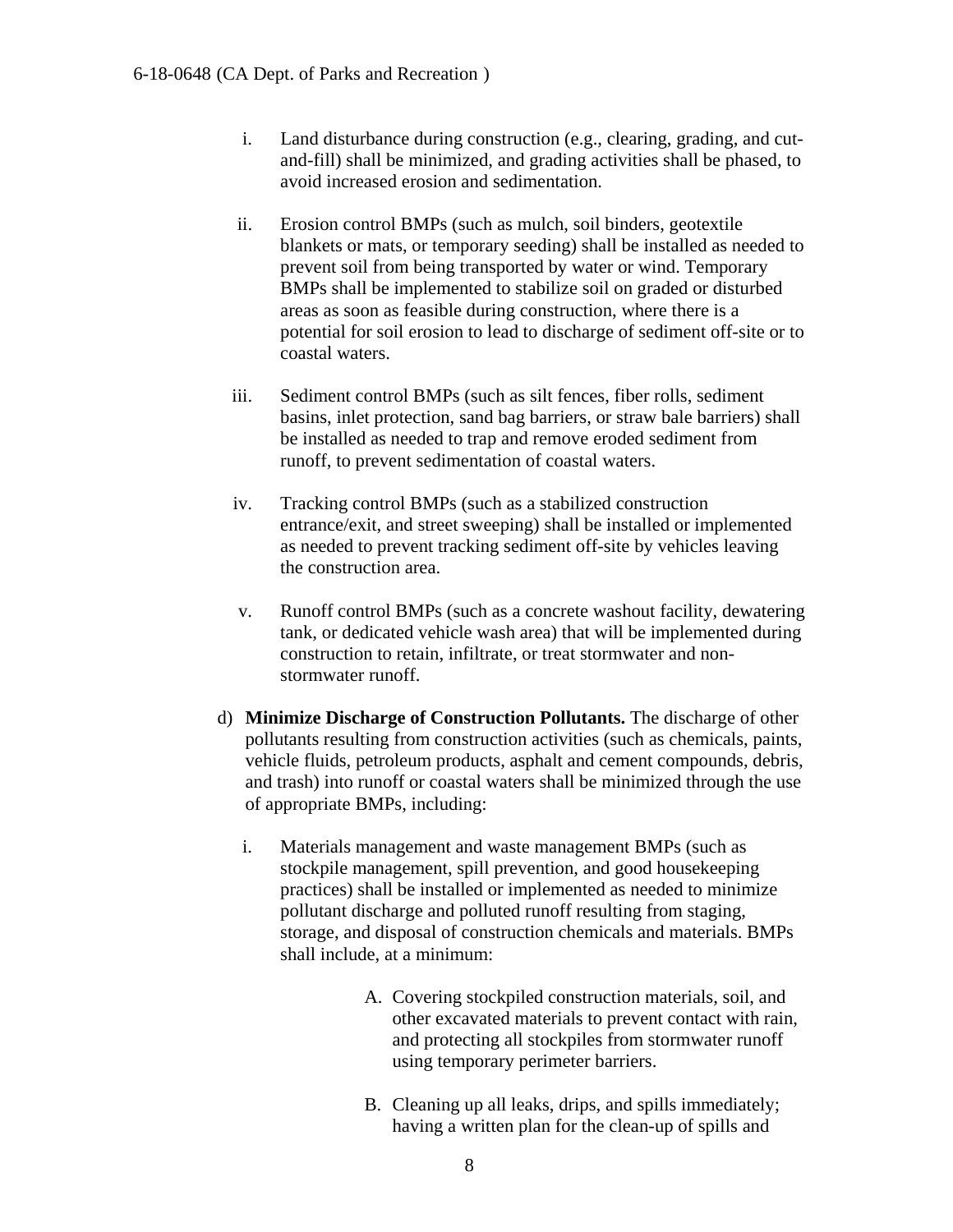leaks; and maintaining an inventory of products and chemicals used on site.

- C. Proper disposal of all wastes; providing trash receptacles on site; and covering open trash receptacles during wet weather.
- D. Prompt removal of all construction debris from the beach.
- E. Detaining, infiltrating, or treating runoff, if needed, prior to conveyance off-site during construction.
- 2. Fueling and maintenance of construction equipment and vehicles shall be conducted off site if feasible. Any fueling and maintenance of mobile equipment conducted on site shall not take place on the beach, and shall take place at a designated area located at least 50 feet from coastal waters, drainage courses, and storm drain inlets, if feasible (unless those inlets are blocked to protect against fuel spills). The fueling and maintenance area shall be designed to fully contain any spills of fuel, oil, or other contaminants. Equipment that cannot be feasibly relocated to a designated fueling and maintenance area (such as cranes) may be fueled and maintained in other areas of the site, provided that procedures are implemented to fully contain any potential spills.
- e) **Minimize Other Impacts of Construction Activities.** Other impacts of construction activities shall be minimized through the use of appropriate BMPs, including:
	- i. The damage or removal of non-invasive vegetation (including trees, native vegetation, and root structures) during construction shall be minimized, to achieve water quality benefits such as transpiration, vegetative interception, pollutant uptake, shading of waterways, and erosion control.
	- ii. Soil compaction due to construction activities shall be minimized, to retain the natural stormwater infiltration capacity of the soil.
	- iii. The use of temporary erosion and sediment control products (such as fiber rolls, erosion control blankets, mulch control netting, and silt fences) that incorporate plastic netting (such as polypropylene, nylon, polyethylene, polyester, or other synthetic fibers) shall be avoided, to minimize wildlife entanglement and plastic debris pollution.
- f) **Construction In, Over, or Adjacent to Coastal Waters and Habitat.**  Construction taking place in, over, or adjacent to coastal waters and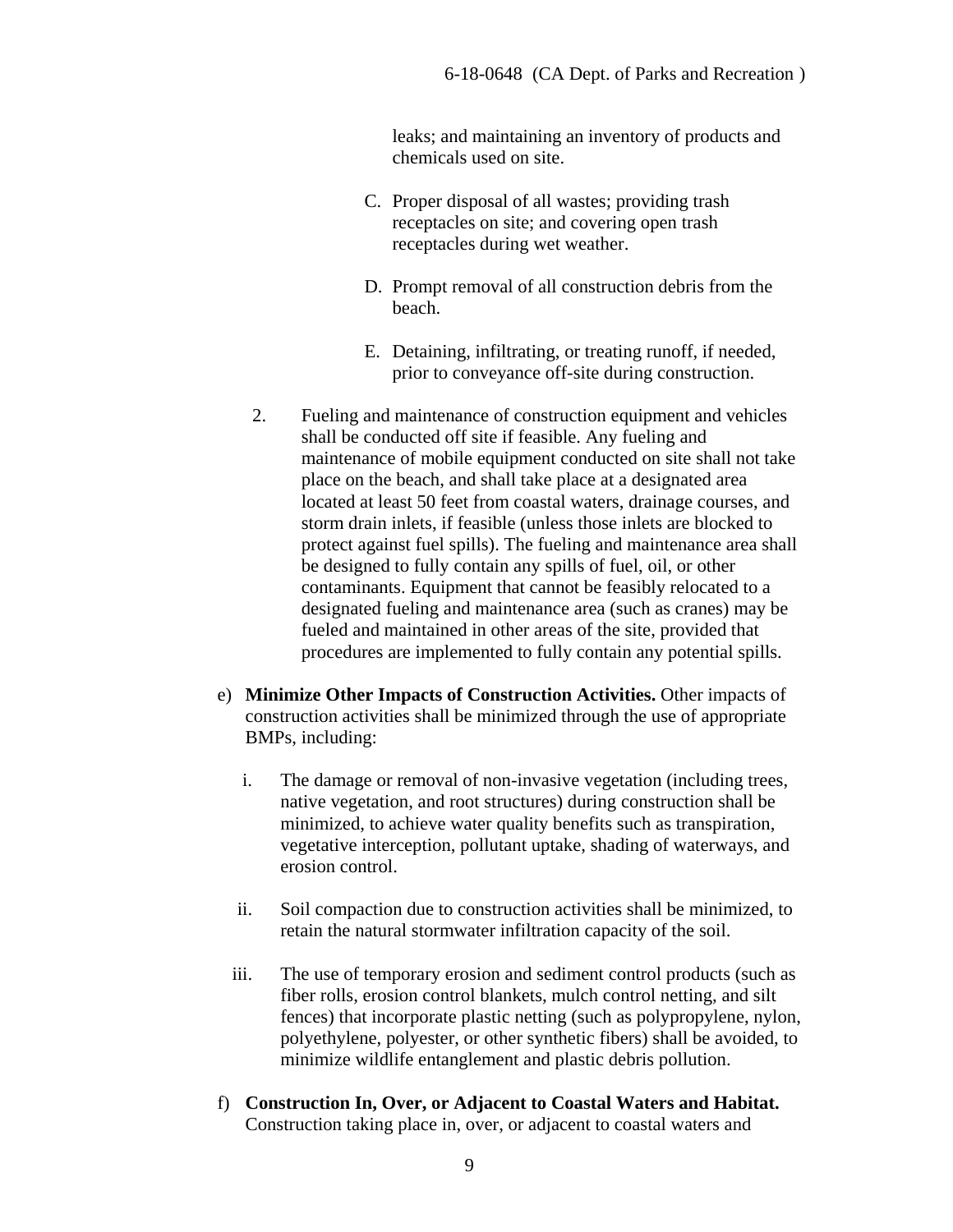habitat shall protect the coastal waters and habitat by implementing additional BMPs, including:

- i. No construction equipment or materials (including debris) shall be allowed at any time in the intertidal zone.
- ii. Construction activity shall not be conducted below the mean high tide line, unless tidal waters have receded and the area is part of the authorized work area.
- iii. All work shall take place during daylight hours, and lighting of the beach and ocean area is prohibited.
- iv. All construction equipment and materials placed on the beach during daylight construction hours shall be stored beyond the reach of tidal waters. All construction equipment and materials shall be removed in their entirety from the beach area by sunset each day that work occurs. The only exceptions shall be for erosion and sediment controls and/or construction area boundary fencing, where such controls and/or fencing are placed as close to the base of the seawall/bluff as possible, and are minimized in their extent.
- v. Tarps or other devices shall be used to capture debris, dust, oil, grease, rust, dirt, fine particles, and spills to protect the quality of coastal waters.
- vi. All erosion and sediment controls shall be in place prior to the commencement of construction, as well as at the end of each workday. At a minimum, if grading is taking place, sediment control BMPs shall be installed at the perimeter of the construction site to prevent construction-related sediment and debris from entering the ocean, waterways, natural drainage swales, and the storm drain system, or from being deposited on the beach.
- vii. Only rubber-tired construction vehicles shall be allowed on the beach; the only exception shall be that tracked vehicles may be used if the Executive Director agrees that they are required to safely carry out construction. When transiting on the beach, all construction vehicles shall remain as high on the upper beach as possible, and shall avoid contact with ocean waters and intertidal areas.
- viii. All debris resulting from construction activities shall be removed from the beach immediately.
- ix. If preservative-treated wood is used, appropriate BMPs shall be implemented that meet industry standards for the selection, storage, and construction practices for use of preservative-treated wood in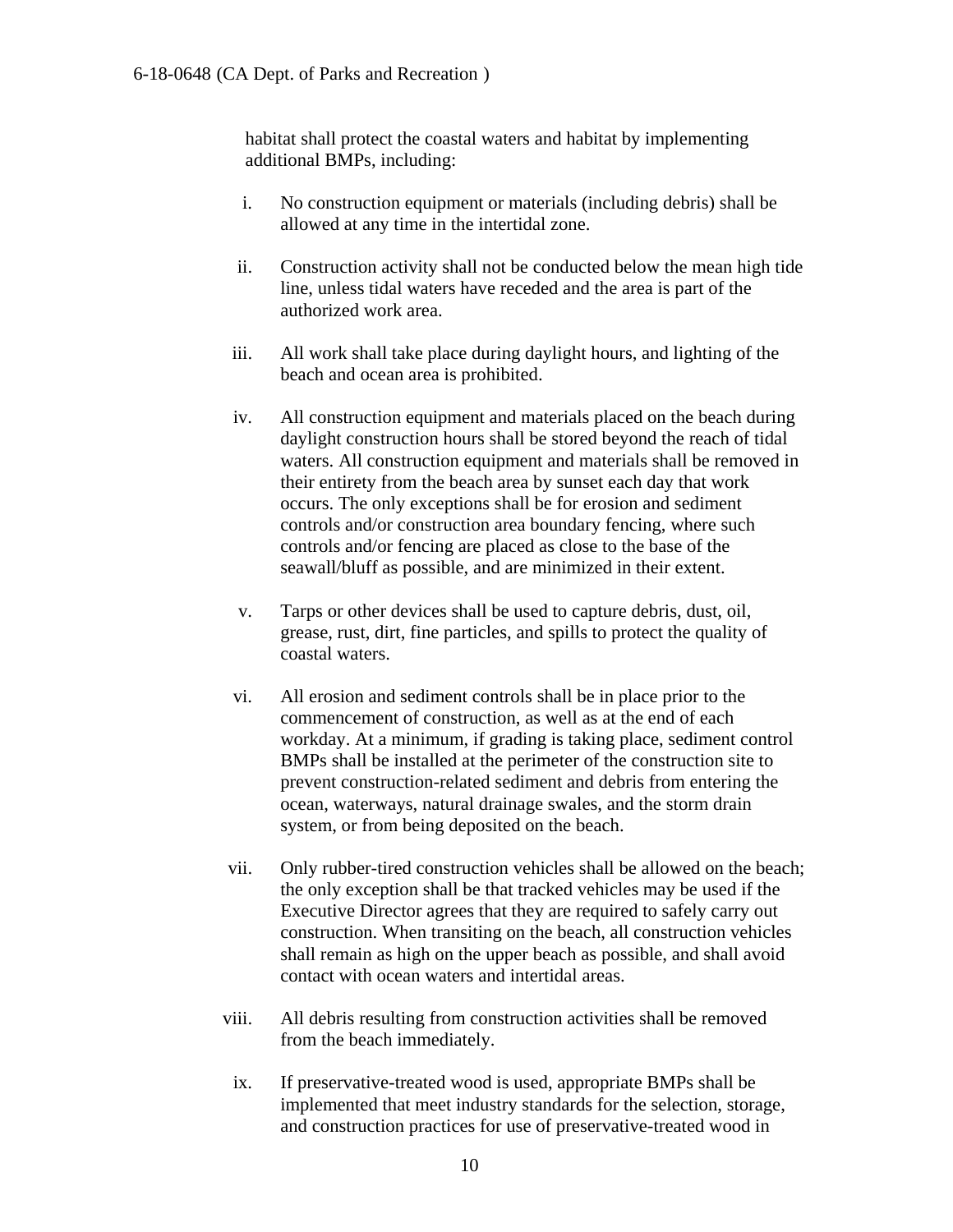aquatic environments; at a minimum, those standards identified by the Western Wood Preservers Institute, et al. in *Treated Wood in Aquatic Environments: A Specification and Environmental Guide to Selecting, Installing and Managing Wood Preservation Systems in Aquatic and Wetland Environments* (2012) or current revision thereof [\(http://www.wwpinstitute.org/documents/TWinAquaticEnvironments](http://www.wwpinstitute.org/documents/TWinAquaticEnvironments-withLinks12.20.12.pdf) [-withLinks12.20.12.pdf.](http://www.wwpinstitute.org/documents/TWinAquaticEnvironments-withLinks12.20.12.pdf)). The preservative-treated wood shall be certified by a third party inspection program, as indicated by the presence of a BMP Quality Mark or Certificate of Compliance, to have been produced in accordance with industry BMP standards designed to minimize adverse impacts in aquatic environments.

- g) **Manage Construction-Phase BMPs.** Appropriate protocols shall be implemented to manage all construction-phase BMPs (including installation and removal, ongoing operation, inspection, maintenance, and training), to protect coastal water quality.
- h) **Construction Site Map and Narrative Description.** The Construction and Pollution Prevention Plan shall include a construction site map and a narrative description addressing, at a minimum, the following required components:
	- i. A map delineating the construction site, construction phasing boundaries, and the location of all temporary construction-phase BMPs (such as silt fences, inlet protection, and sediment basins).
	- ii. A description of the BMPs that will be implemented to minimize land disturbance activities, minimize the project footprint, minimize soil compaction, and minimize damage or removal of non-invasive vegetation. Include a construction phasing schedule, if applicable to the project, with a description and timeline of significant land disturbance activities.
	- iii. A description of the BMPs that will be implemented to minimize erosion and sedimentation, control runoff and minimize the discharge of other pollutants resulting from construction activities. Include calculations that demonstrate proper sizing of BMPs.
	- iv. A description and schedule for the management of all constructionphase BMPs (including installation and removal, ongoing operation, inspection, maintenance, and training). Identify any temporary BMPs that will be converted to permanent post-development BMPs.
- i) **Construction Site Documents.** The Construction and Pollution Prevention Plan shall specify that copies of the signed CDP and the approved Construction and Pollution Prevention Plan be maintained in a conspicuous location at the construction job site at all times, and be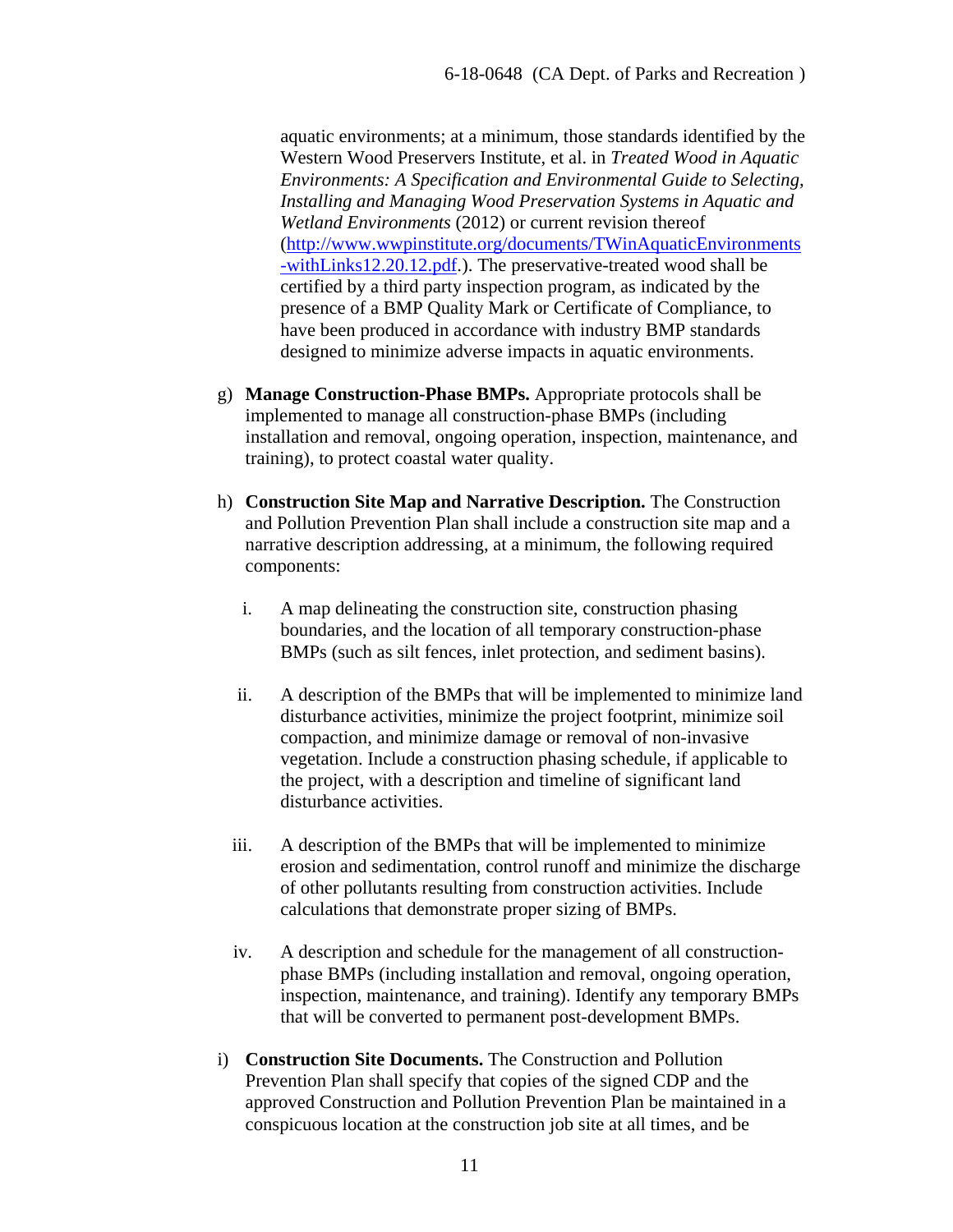available for public review on request. All persons involved with the construction shall be briefed on the content and meaning of the CDP and the approved Construction and Pollution Prevention Plan, and the public review requirements applicable to them, prior to commencement of construction.

j) **Construction Coordinator.** The Construction and Pollution Prevention Plan shall specify that a construction coordinator be designated who may be contacted during construction should questions or emergencies arise regarding the construction. The coordinator's contact information (including, at a minimum, a telephone number available 24 hours a day for the duration of construction) shall be conspicuously posted at the job site and readily visible from public viewing areas, indicating that the coordinator should be contacted in the case of questions or emergencies. The coordinator shall record the name, phone number, and nature of all complaints received regarding the construction, and shall investigate complaints and take remedial action, if necessary, within 24 hours of receipt of the complaint or inquiry.

The permittee shall undertake development in accordance with the approved Construction-Phase Pollution Prevention Plan, unless the Commission amends this permit or the Executive Director provides written determination that no amendment is legally required for any proposed minor deviations.

### 3. **Post-Development Runoff Plan.**

**PRIOR TO ISSUANCE OF THE COASTAL DEVELOPMENT PERMIT**,

the applicant shall submit, for the review and written approval of the Executive Director, a final Post-Development Runoff Plan. The final Post-Development Runoff Plan shall demonstrate that the project complies with the following requirements:

- a) **Low Impact Development Strategies.** The project shall comply with the following Low Impact Development standards:
	- i. Minimize disturbance of coastal waters and natural drainage features such as stream corridors, rivers, wetlands, natural drainage patterns, drainage swales, groundwater recharge areas, floodplains, and topographical depressions.
	- ii. Minimize removal of native vegetation, and plant additional noninvasive vegetation, particularly native plants that provide water quality benefits such as transpiration, interception of rainfall, pollutant uptake, shading of waterways to maintain water temperature, and erosion control.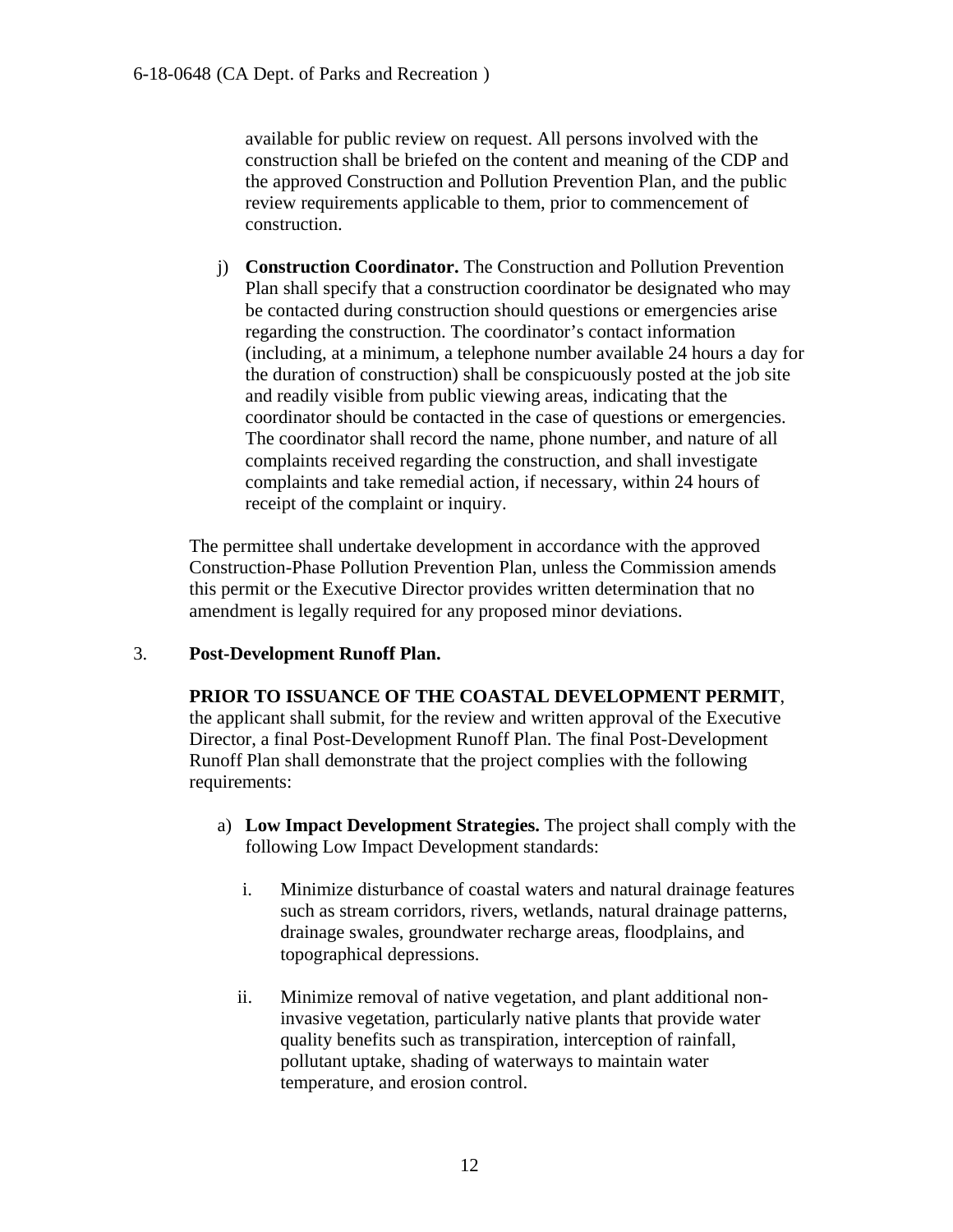- iii. Maintain or enhance appropriate on-site infiltration of runoff to the greatest extent feasible. Use strategies such as avoiding building impervious surfaces on highly permeable soils; amending soil if needed to enhance infiltration; and installing an infiltration Best Management Practice (BMP) (e.g., a vegetated swale, rain garden, or bio retention system).
- iv. Minimize the addition of impervious surfaces, and where feasible increase the area of pervious surfaces in re-development. Use strategies such as minimizing the footprint of buildings; minimizing the footprint of impervious pavement; and installing a permeable pavement system where pavement is required.
- v. Disconnect impervious surface areas from the storm drain system, by interposing permeable areas between impervious surfaces and the storm drain system. Design curbs, berms, and similar structures to avoid isolation of vegetative landscaping and other permeable areas, and allow runoff to flow from impervious pavement to permeable areas for infiltration. Use strategies such as directing roof-top runoff into permeable landscaped areas; directing runoff from impervious pavement into distributed permeable areas (e.g., turf, medians, or parking islands); installing a vegetated swale or filter strip to intercept runoff sheet flow from impervious surfaces; and installing a rain barrel or cistern to capture and store roof-top runoff for later use in on-site irrigation.
- vi. Where on-site infiltration is not appropriate or feasible, use alternative BMPs to minimize post-development changes in runoff flows, such as installing an evapotranspiration BMP that does not infiltrate into the ground but uses evapotranspiration to reduce runoff (e.g., a vegetated "green roof," flow-through planter, or retention pond); directing runoff to an off-site infiltration facility; or implementing BMPs to reduce runoff volume, velocity, and flow rate before directing runoff to the storm drain system.
- b) **Implement Source Control BMPs.** Appropriate and feasible long-term Source Control BMPs, which may be structural features or operational practices, shall be implemented to minimize the transport of pollutants in runoff from the development by controlling pollutant sources and keeping pollutants segregated from runoff. Use strategies such as covering outdoor storage areas; using efficient irrigation; proper application and clean-up of potentially harmful chemicals and fertilizers; and proper disposal of waste.
- c) **Avoid Adverse Impacts from Stormwater and Dry Weather Discharges.** The adverse impacts of discharging stormwater or dry weather runoff flows to coastal waters, intertidal areas, beaches, bluffs, or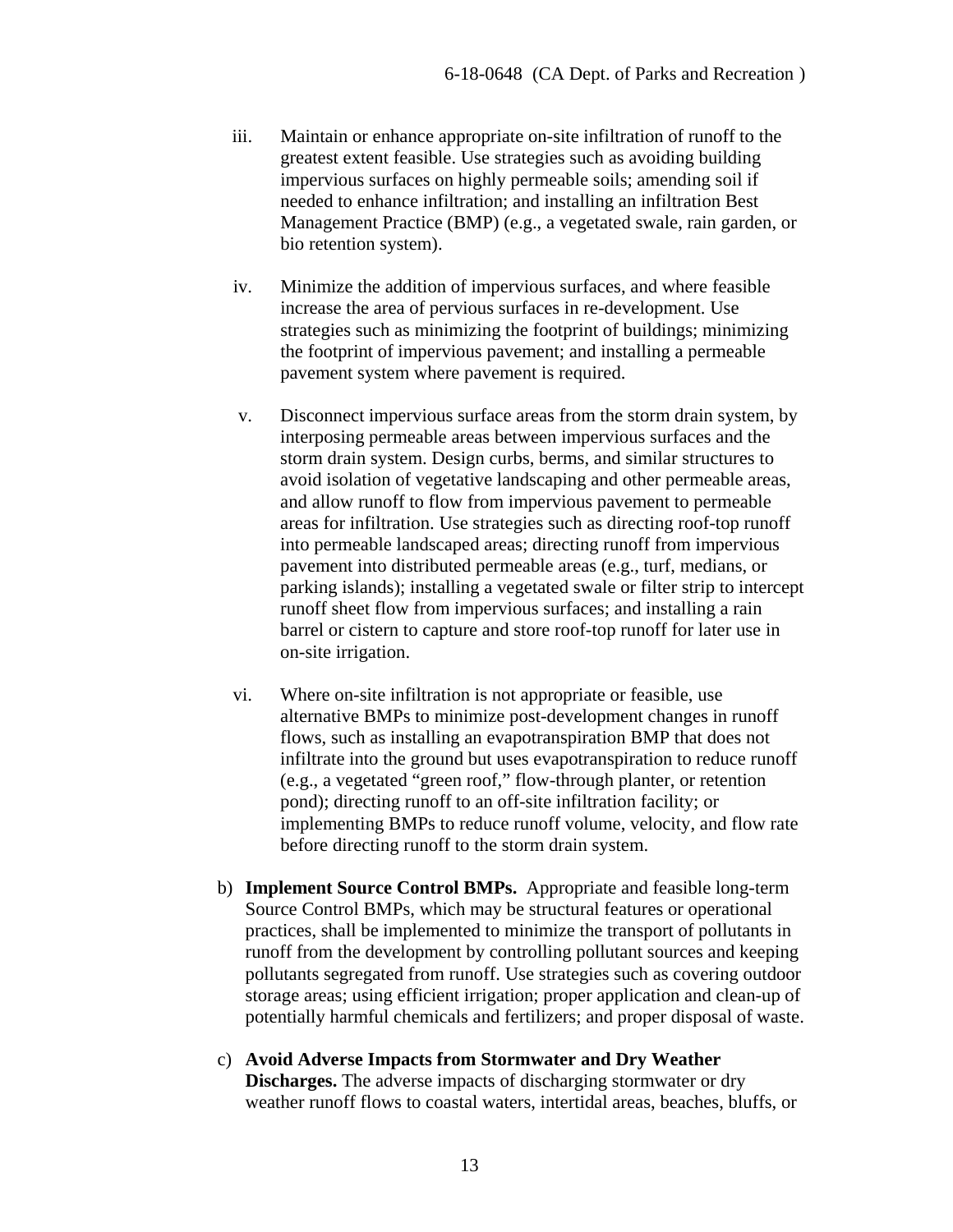stream banks shall be avoided, to the extent feasible. The project shall comply with the following requirements:

- i. New coastal bluff outfalls discharging stormwater or dry weather runoff shall be prohibited, and runoff shall be directed inland to the storm drain system or to an existing outfall. If no storm drain system or existing outfall is present, blufftop runoff shall be directed to an existing drainage channel. Runoff shall not sheet flow over the coastal blufftop, and may not be directed to the beach or the ocean.
- ii. Runoff shall be conveyed off-site or to drainage systems in a nonerosive manner. If runoff flows to a natural stream channel or drainage course, determine whether the added volume of runoff is large enough to trigger erosion.
- iii. Protective measures shall be used to prevent erosion from concentrated runoff flows at stormwater outlets (including outlets of pipes, drains, culverts, ditches, swales, or channels), if the discharge velocity will be sufficient to potentially cause erosion. The type of measures selected for outlet erosion prevention shall be prioritized in the following order, depending on the characteristics of the site and the discharge velocity: (1) vegetative bioengineered measures (such as plant wattles); (2) a hardened structure consisting of loose materials (such as a rip-rap apron or rock slope protection); or (3) a fixed energy dissipation structure (such as a concrete apron, grouted rip-rap, or baffles).
- d) **Manage BMPs for the Life of the Development.** Appropriate protocols shall be implemented to manage BMPs (including ongoing operation, maintenance, inspection, and training) to keep the water quality provisions effective for the life of the development.
- e) **Site Plan and Narrative Description.** The Post-Development Runoff Plan shall include a site plan and a narrative description addressing, at a minimum, the following required components:
	- i. A site plan, drawn to scale, showing the property boundaries, building footprint, runoff flow directions, relevant drainage features, structural BMPs, impervious surfaces, permeable pavements, and landscaped areas.
	- ii. Identification of pollutants potentially generated by the proposed development that could be transported off the site by runoff.
	- iii. An estimate of the proposed changes in (1) impervious surface areas on the site, including pre-project and post-project impervious coverage area and the percentage of the property covered by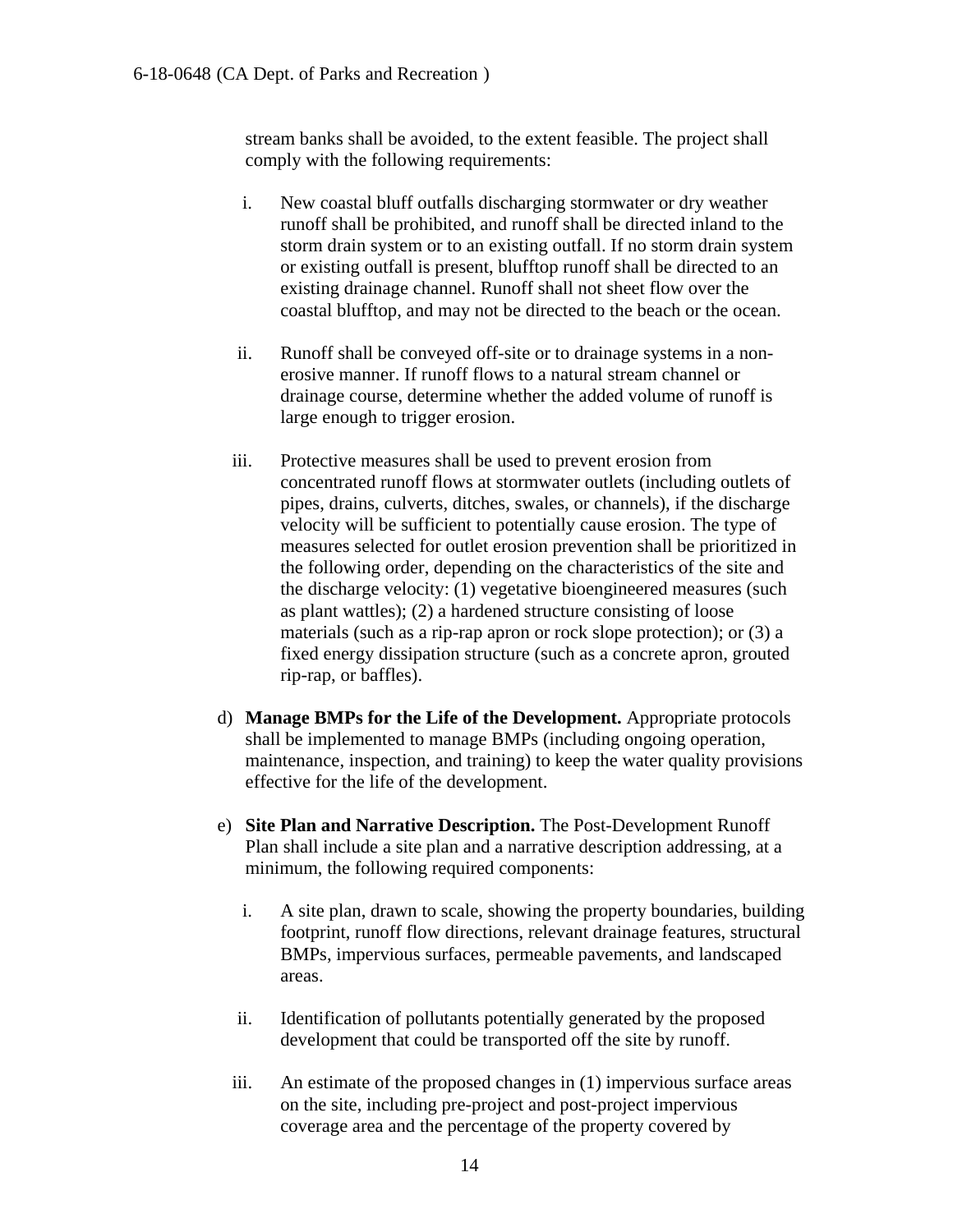impervious surfaces; (2) the amount of impervious areas that drain directly into the storm drain system without first flowing across permeable areas; and (3) site coverage with permeable or semipermeable pavements.

- iv. A description of the BMPs that will be implemented, and the Low Impact Development approach to stormwater management that will be used. Include a schedule for installation or implementation of all post-development BMPs.
- v. A description and schedule for the ongoing management of all postdevelopment BMPs (including operation, maintenance, inspection, and training) that will be performed for the life of the development, if required for the BMPs to function properly.

The permittee shall undertake development in accordance with the approved Post-Development Runoff Plan, unless the Commission amends this permit or the Executive Director determines issues a written determination that no amendment is legally required for any proposed minor deviations.

#### 4. **Sensitive Species Monitoring.**

**PRIOR TO ANY CONSTRUCTION ACTIVITIES** during Belding Savannah sparrow, light-footed Ridgeway's rail, Western snowy plover, gnatcatcher, and California least tern nesting or breeding season of any year (February  $15<sup>th</sup>$  – September  $15<sup>th</sup>$ ), a qualified biologist shall conduct a survey within 500 feet of the project site for active nests no more than seventy-two hours prior to any scheduled development. If an active nest is located, then a qualified biologist shall monitor the nest daily until project activities are no longer occurring within 300 feet of the nest or within 500 feet of active birds, or until the young have fledged and are independent of the adults or the nest is otherwise abandoned. The monitoring biologist shall halt construction activities if he or she determines that the construction activities may be disturbing or disrupting the nesting activities. The monitoring biologist shall make practicable recommendations to reduce the noise or disturbance in the vicinity of the active nests or birds. This may include recommendations such as (1) turning off vehicle engines and other equipment whenever possible to reduce noise, and (2) working in other areas until the young have fledged. The monitoring biologist shall review and verify compliance with these avoidance boundaries and shall verify that the nesting effort has finished in a written report. Unrestricted construction activities may resume when no other active nests are found. The results of the site survey and any follow-up construction avoidance measures shall be documented by the monitoring biologist and submitted to the San Diego District office of the California Coastal Commission.

#### 5. **Assumption of Risk, Waiver of Liability and Indemnity.**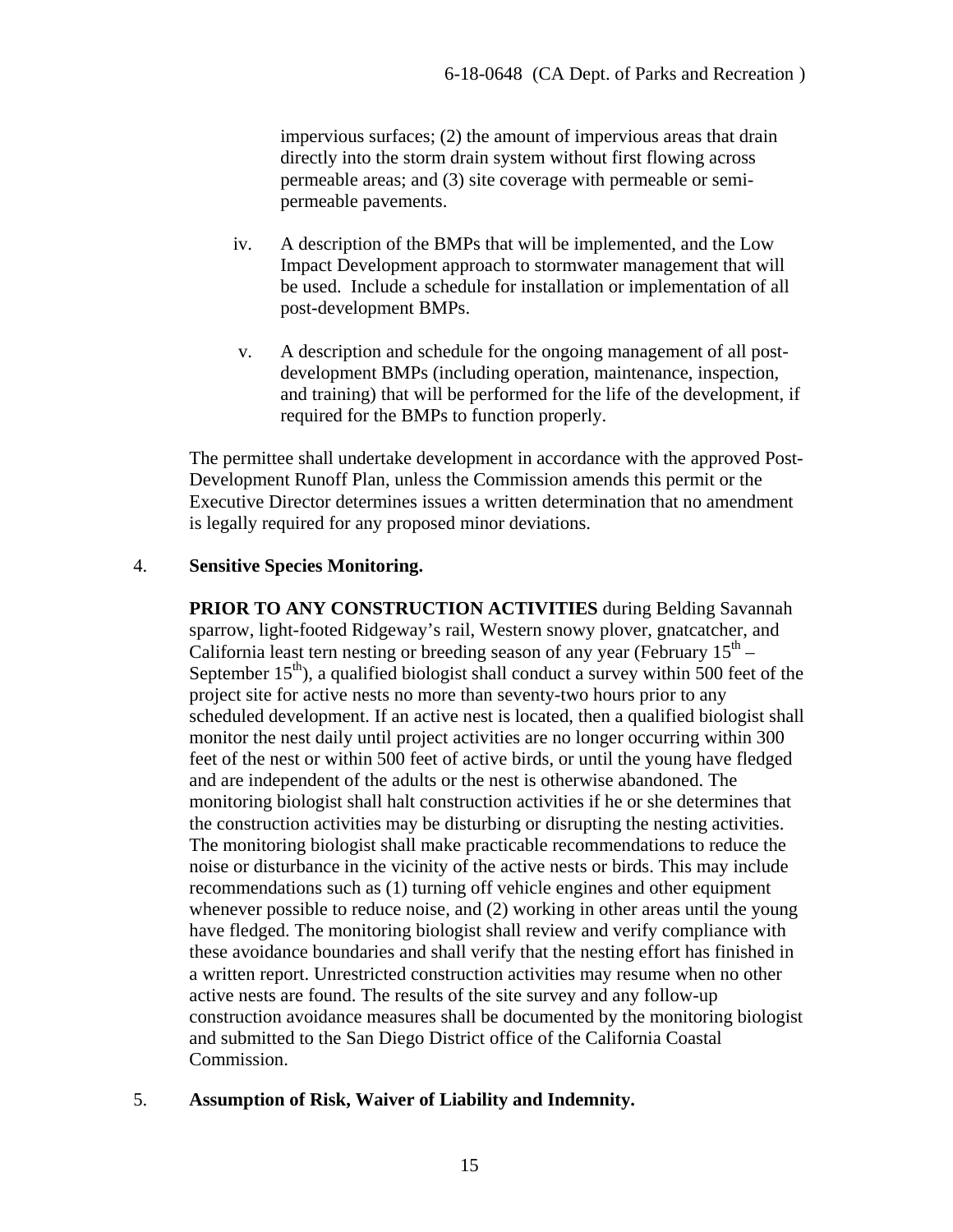By acceptance of this permit, the applicant acknowledges and agrees (i) that the site may be subject to hazards, including but not limited to waves, storms, flooding, landslide, bluff retreat, erosion, and earth movement, many of which will worsen with future sea level rise; (ii) to assume the risks to the permittee and the property that is the subject of this permit of injury and damage from such hazards in connection with this permitted development; (iii) to unconditionally waive any claim of damage or liability against the Commission, its officers, agents, and employees for injury or damage from such hazards; and (iv) to indemnify and hold harmless the Commission, its officers, agents, and employees with respect to the Commission's approval of the project against any and all liability, claims, demands, damages, costs (including costs and fees incurred in defense of such claims), expenses, and amounts paid in settlement arising from any injury or damage due to such hazards.

#### 6. **No Future Bluff or Shoreline Protective Device.**

- A. By acceptance of this Permit, the applicant agrees, on behalf of itself and all successors and assigns, that no bluff or shoreline protective device(s) shall ever be constructed to protect the development approved pursuant to Coastal Development Permit No. 6-18-0648, including, but not limited to the comfort station and parking area, including in the event that the development is threatened with damage or destruction from waves, erosion, storm conditions, liquefaction, bluff retreat, landslides, or other coastal hazards in the future, and as may be exacerbated by sea level rise. By acceptance of this Permit, the applicant hereby waives, on behalf of itself and all successors and assigns, any rights to construct such devices that may exist under applicable law.
- B. By acceptance of this Permit, the applicant further agrees, on behalf of itself and all successors and assigns, that the permittee shall remove the development authorized by this Permit, including the comfort station, if any government agency has ordered that the structures are not to be occupied due to any of the hazards identified above, or if any public agency requires the structures to be removed. The permittee shall obtain a coastal development permit for removal of approved development unless the Executive Director provides a written determination that no coastal development permit is legally required.

### 7. **Timing of Development**

- A. No construction shall take place for the project from Memorial Day Weekend to Labor Day of any year unless documentation is provided of unavoidable extenuating circumstances (such as tidal issues, excessive delays due to severe weather, or other environmental concerns) and the Executive Director provides written authorization for such work.
- B. Should construction extend into the period from Memorial Day Weekend to Labor Day, the applicant shall configure the project site to provide pedestrian access between the North Beach Parking Lot and the adjacent underpass either through or adjacent to the project site.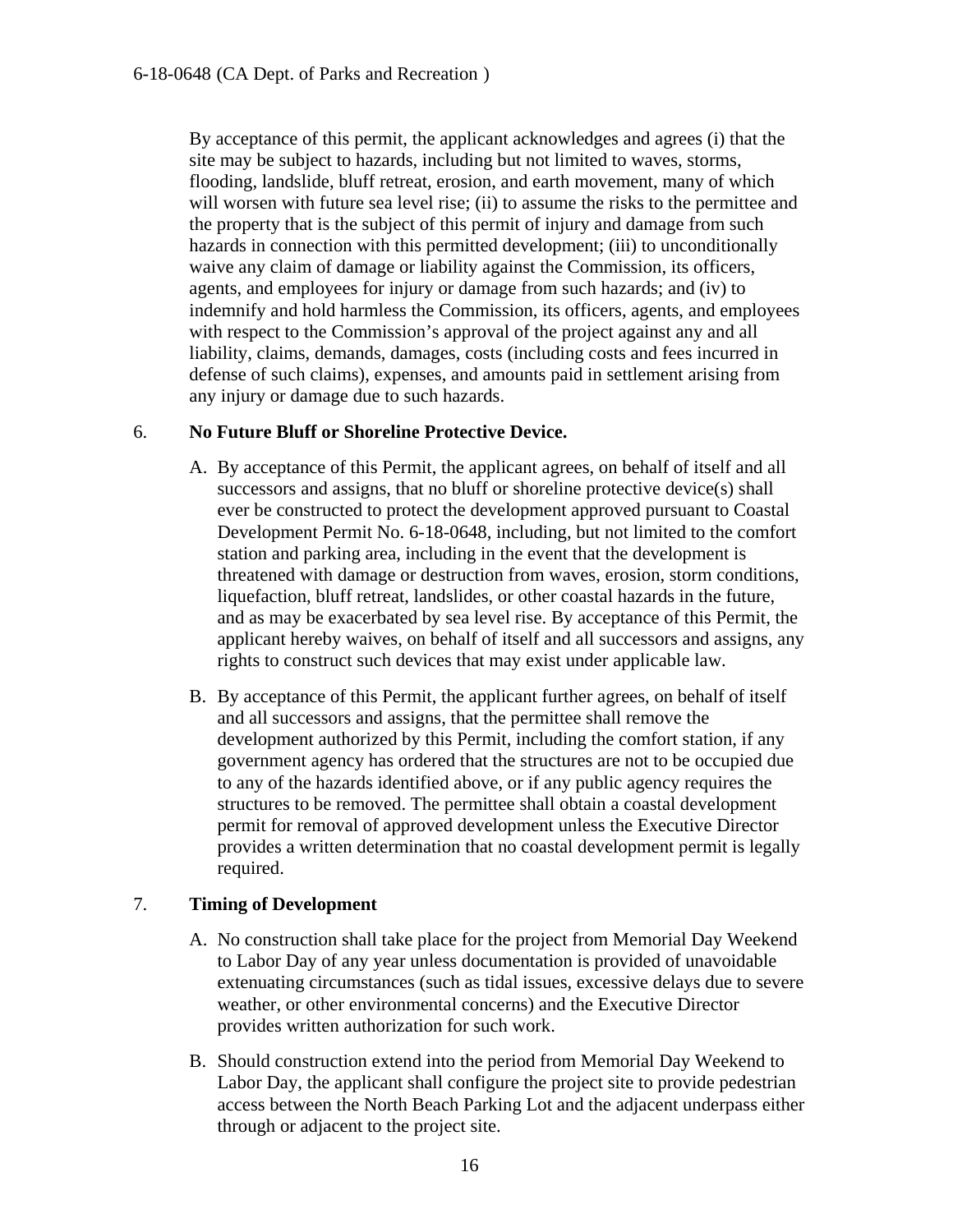## <span id="page-16-0"></span>**IV. FINDINGS AND DECLARATIONS**

## <span id="page-16-1"></span>**A. PROJECT DESCRIPTION**

As part of a statewide initiative, the California Department of Parks and Recreation (State Parks) is implementing accessibility improvements at multiple park units to bring facilities in conformance with the latest requirements of the federal Americans with Disabilities Act (ADA). At Torrey Pines State Beach, the approximately 500-parking space, 6-acre North Beach Parking Lot is serviced by a comfort station area in its southwest corner, consisting of a one-story, 872 square foot bathroom structure, outdoor shower and drinking fountain, benches, landscaping, and sidewalk crossing under North Torrey Pines Road toward the beach.

State Parks is proposing, over the course of four months, to demolish the entire existing comfort station area in order to install two new 321 square foot pre-fabricated restroom structures, a redesigned outdoor shower and drinking fountain, a bench with beach wheelchair dock, two 590 square foot and 628 square foot picnic areas, and to regrade the sidewalk area around the restroom to current ADA standards. State Parks also proposes to restripe the southwest parking lot area to consolidate some of the ADA parking supply next to the comfort station, which will also increase overall parking supply by three spaces. The project area consists of approximately 1.06-acres of the North Beach Parking Lot. [\[Exhibit 3\]](https://documents.coastal.ca.gov/reports/2018/12/Th21b/Th21b-12-2018-exhibits.pdf)

Torrey Pines State Beach is a unit of State Parks' San Diego Coast District, located in northern San Diego along North Torrey Pines Road in the Torrey Pines community, between the community of La Jolla to the south and the city of Del Mar to the north. Torrey Pines State Beach consists of two segments: the coastal beach area with related facilities adjacent to the Los Peñasquitos Lagoon – a salt marsh estuary – and the inland Torrey Pines State Natural Reserve encompassing the estuary itself and nearby bluffs and canyons.

The majority of vehicular visitors to Torrey Pines State Beach are served by two parking lots: the approximately 250-space South Beach Parking Lot between North Torrey Pines Road and the Pacific Ocean, and the North Beach Parking Lot north of the lagoon mouth, between North Torrey Pines Road and Carmel Valley Road.

The City of San Diego has a fully certified Local Coastal Program (LCP) and issues its own coastal development permits in most areas of its coastal zone. The subject site, however, is located on filled tidelands and remains in the Coastal Commission's area of original jurisdiction. Thus, the Chapter 3 policies of the Coastal Act are the standard of review.

## <span id="page-16-2"></span>**B. PUBLIC ACCESS**

Section 30210 of the Coastal Act states: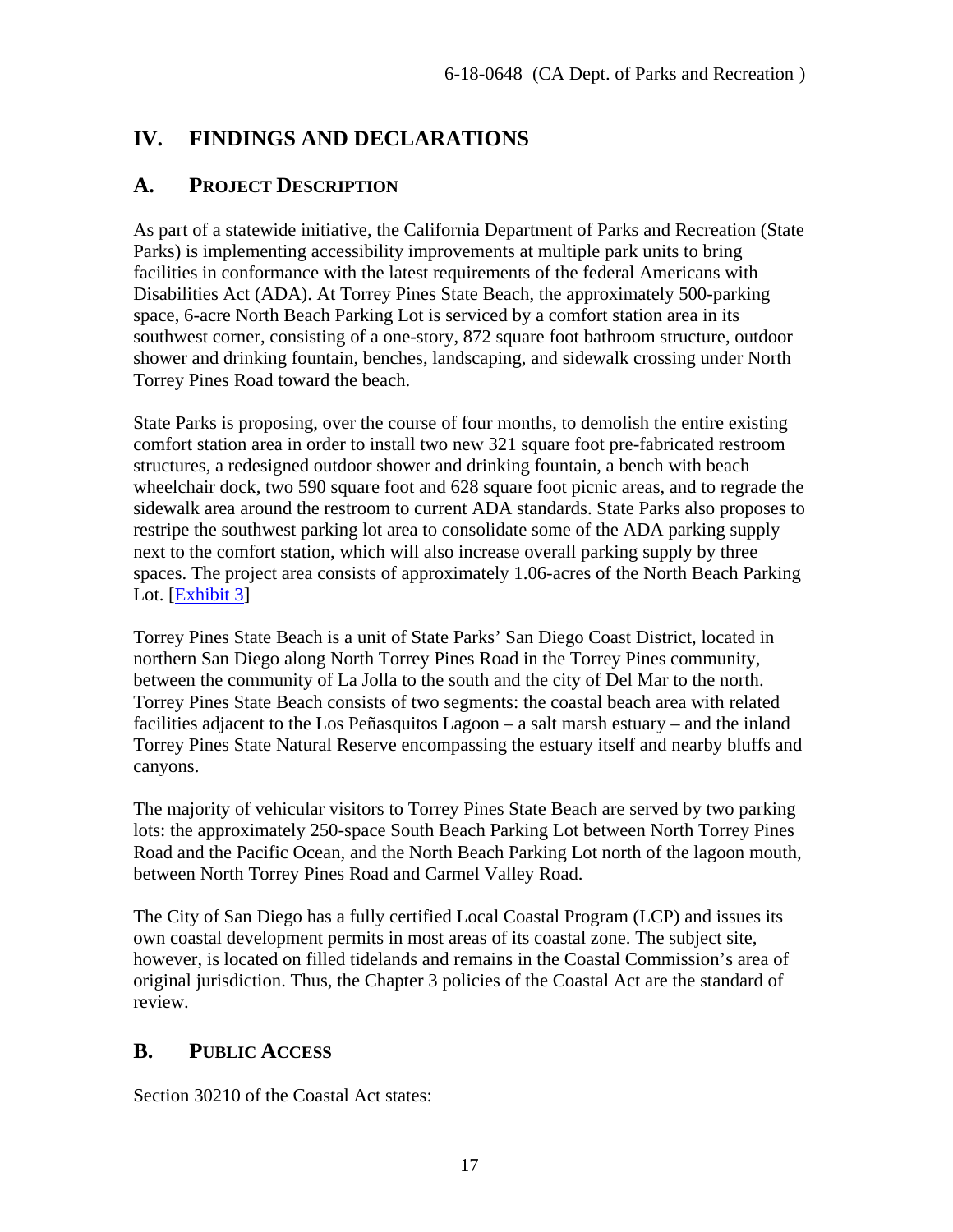*In carrying out the requirement of Section 4 of Article X of the California Constitution, maximum access, which shall be conspicuously posted, and recreational opportunities shall be provided for all the people consistent with public safety needs and the need to protect public rights, rights of private property owners, and natural resource areas from overuse.*

Section 30211 of the Coastal Act states:

*Development shall not interfere with the public's right of access to the sea where acquired through use or legislative authorization, including, but not limited to, the use of dry sand and rocky coastal beaches to the first line of terrestrial vegetation.*

Section 30212 of the Coastal Act states, in part:

*(a) Public access from the nearest public roadway to the shoreline and along the coast shall be provided in new development projects except where: (1) it is inconsistent with public safety, military security needs, or the protection of fragile coastal resources, (2) adequate access exists nearby, or, (3) agriculture would be adversely affected. Dedicated accessway shall not be required to be opened to public use until a public agency or private association agrees to accept responsibility for maintenance and liability of the accessway.*

*[…]*

*(c) Nothing in this division shall restrict public access nor shall it excuse the performance of duties and responsibilities of public agencies which are required by Sections 66478.1 to 66478.14, inclusive, of the Government Code and by Section 4 of Article X of the California Constitution.*

Section 30213 of the Coastal Act states, in part:

*Lower cost visitor and recreational facilities shall be protected, encouraged, and, where feasible, provided. Developments providing public recreational opportunities are preferred.* 

*[…]*

Section 30604 of the Coastal Act states, in part:

*[…]*

*(c) Every coastal development permit issued for any development between the nearest public road and the sea or the shoreline of any*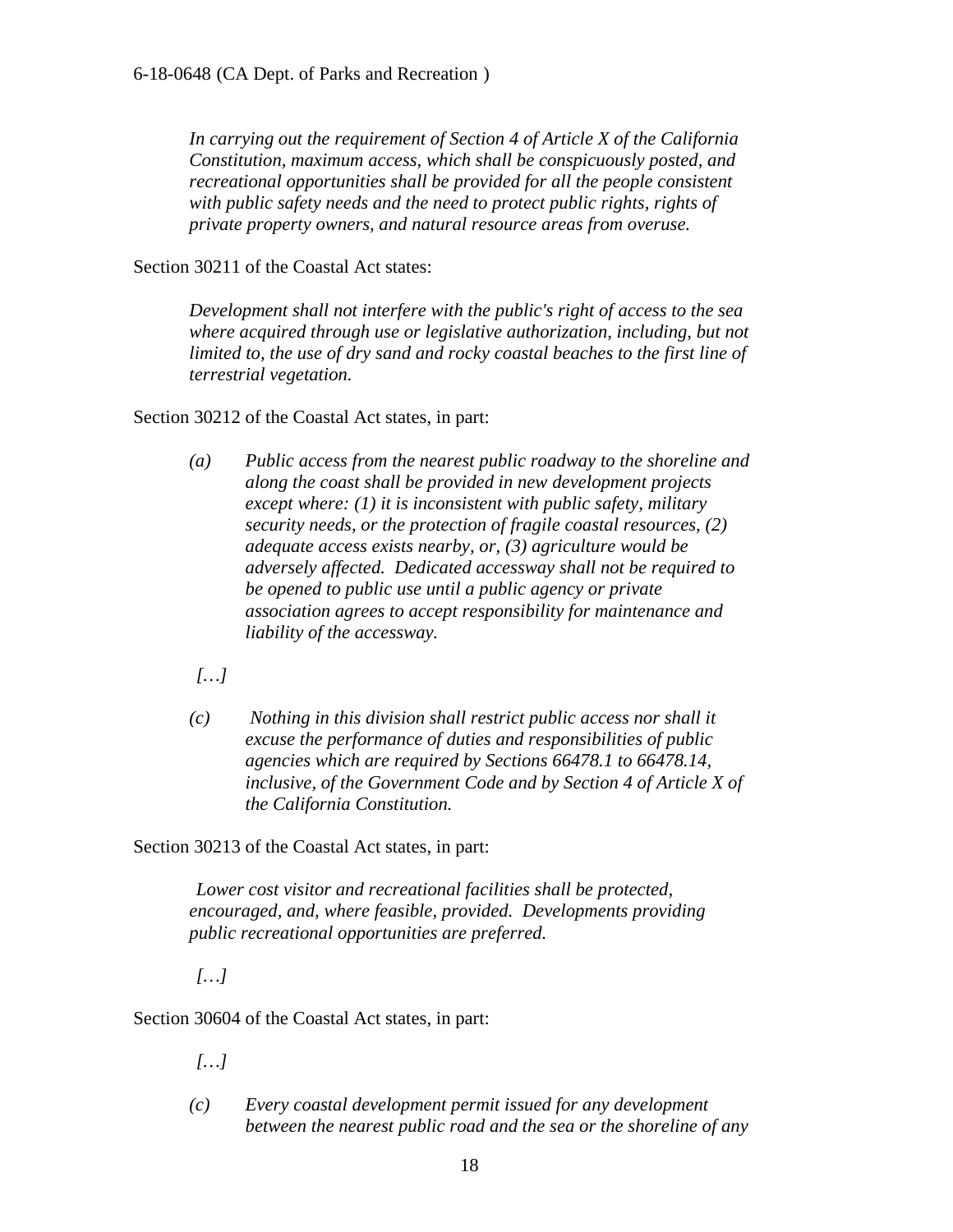*body of water located within the coastal zone shall include a specific finding that the development is in conformity with the public access and public recreation policies of Chapter 3 (commencing with Section 30200).*

Torrey Pines State Beach is one of the most visited coastal segments in the City of San Diego due to its accessible location, natural amenities, views, and hiking opportunities. The North Beach Parking Lot is an approximately 500-space triangular fee parking lot that that is accessed by vehicles off Carmel Valley Road. From the parking lot, beach access is available from an approximately 110-foot long sidewalk underpass along the north bank of the lagoon mouth under North Torrey Pines Road, in the southwest corner of the parking lot, and by an approximately 700-foot long pedestrian path under North Torrey Pines Road from the northern tip of the lot.

The North Beach Parking Lot was constructed in the late 1960's, and due to its age and role in providing direct access to the beach, State Parks plans to make the facilities located therein more accessible to a wider range of coastal visitors, in line with current federal standards. The new modular bathroom facilities will have stalls, sinks, and hand dryers more accessible to visitors utilizing wheelchairs, while the outdoor shower and drinking fountain will be replaced with more accessibly-designed models. The existing bench will be replaced with a bench containing a dock for a beach wheelchair that will be able to take a less-mobile visitor out onto the sandy beach. Two existing landscape areas will be replaced with picnic tables to provide more opportunities for visitors rest and eat during their visit.

The North Beach Parking Lot currently contains several disabled parking spaces scattered throughout. To increase their utility, State Parks will restripe the southwest portion of the parking lot to consolidate eleven disabled spaces (eight standard spaces, three van spaces) in the southwest corner of the parking lot – immediately adjacent to the comfort station – and will regrade the access paths and curb cuts from those spaces to the comfort station. A third parking payment station will be installed adjacent to the spaces to decrease the amount of distance visitors utilizing the spaces will need to cover. Thus, the proposed upgrades will enhance the access opportunities for visitors to this very popular coastal destination.

It is important to note that the underpass ramp as it currently exists does not provide ADA compliant access to the sandy beach, as it terminates in an abrupt drop of one-tothree feet to the sand level, depending on the time of year and wave conditions. The subject project will not address the ramp. This end of the ramp is outside of State Parks jurisdiction and is within a City of San Diego easement. The Commission approved a coastal development permit amendment for the City of San Diego to regrade the underpass to ADA-compliant grades and install a concrete ramp where the drop-off exists, but to date the City has not implemented the improvement (CDP No. 6-01-172- A1). State Parks has coordinated with the City to ensure that the proposed comfort station improvements are compatible with the City's approved project plans when and if the City moves forward to improve the underpass.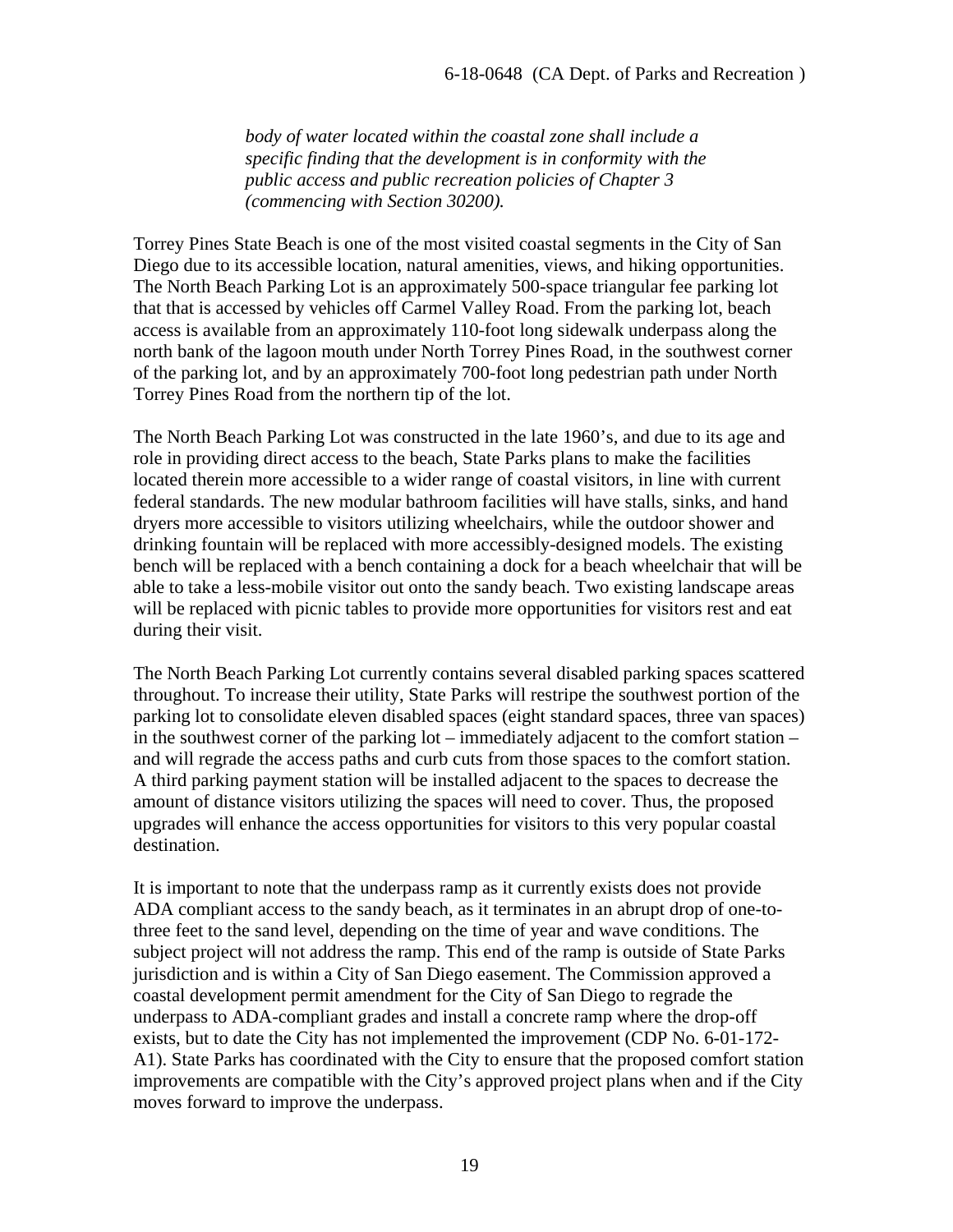However, while the permanent upgrades to the comfort station and parking lot will enhance accessibility, the construction process of the new comfort station has the potential to raise its own public access issues. State Parks anticipates that construction will last approximately four months, and plans to construct the improvements between January and April of 2019, finishing before the busy summer months. During the closure, State Parks will place temporary bathroom facilities for visitors to use. However, because the comfort station area is constrained between the lagoon mouth and the elevated North Torrey Pines Road, much of the construction staging and storage will need to occur at the existing comfort station and in some of the parking area.

Specifically, thirty-one parking spaces will need to be occupied during the whole four month duration of the construction. Additionally, because the new ADA spaces represent a consolidation of existing ADA spaces, an additional forty-four spaces will need to be closed while those existing ADA spaces and adjacent spaces are restriped back to regular spaces. However, those forty-four spaces will only be closed for a week, and the thirtyone spaces that will be closed for the duration of construction only represent six percent of the 500-space parking supply in the North Beach Parking Lot. State Parks has researched thee parking history and historical aerials and found that during the nonsummer off-season, the North Beach Parking Lot commonly operates at less than fifty percent capacity. Thus, the anticipated occupation of the thirty-one parking spaces for construction staging and storage is not anticipated to substantially impact that public's ability to utilize the parking lot.

However, while the construction will avoid the summer and only occupy a small percentage of the parking, State Parks anticipates that the entire comfort station area will need to be completely closed off during the four-month duration, effectively blocking access to the southwest sidewalk crossing under North Torrey Pines Road from the North Beach Parking Lot, which is the main accessway to the beach from the lot. State Parks states that this is required because the entire concrete sidewalk area and structures within the project site, which is adjacent to and completely blocks the fifteen-foot wide walkway, will be demolished and will become an active work site, creating potential tripping hazards and conflicts with heavy machinery during construction. There are no opportunities to create a temporary beach access trail around the construction site connecting the parking lot to the walkway, because the project site is bounded by native upland vegetation to the north and the lagoon mouth to the south. [\[Exhibit 2\]](https://documents.coastal.ca.gov/reports/2018/12/Th21b/Th21b-12-2018-exhibits.pdf)

In response to concerns raised by Commission staff regarding the four-month blockage of access between the North Beach Parking Lot and the southwest pedestrian underpass, State Parks points to the fact that the North Beach Parking Lot area has other beach access routes that the public can utilize during the underpass closure. Specifically, there is an approximately 700-ft. long pedestrian path to the beach at the northern terminus of the North Beach Parking Lot, 750 feet north of the underpass. Additionally, there are two approximately 825-ft. long ADA-compliant public access paths on either side of North Torrey Pines Road near the project area that lead down to the portion of the underpass that will not be closed during construction of the project, and visitors wishing to utilize those paths may park along North Torrey Pines Road to access them. In addition, Torrey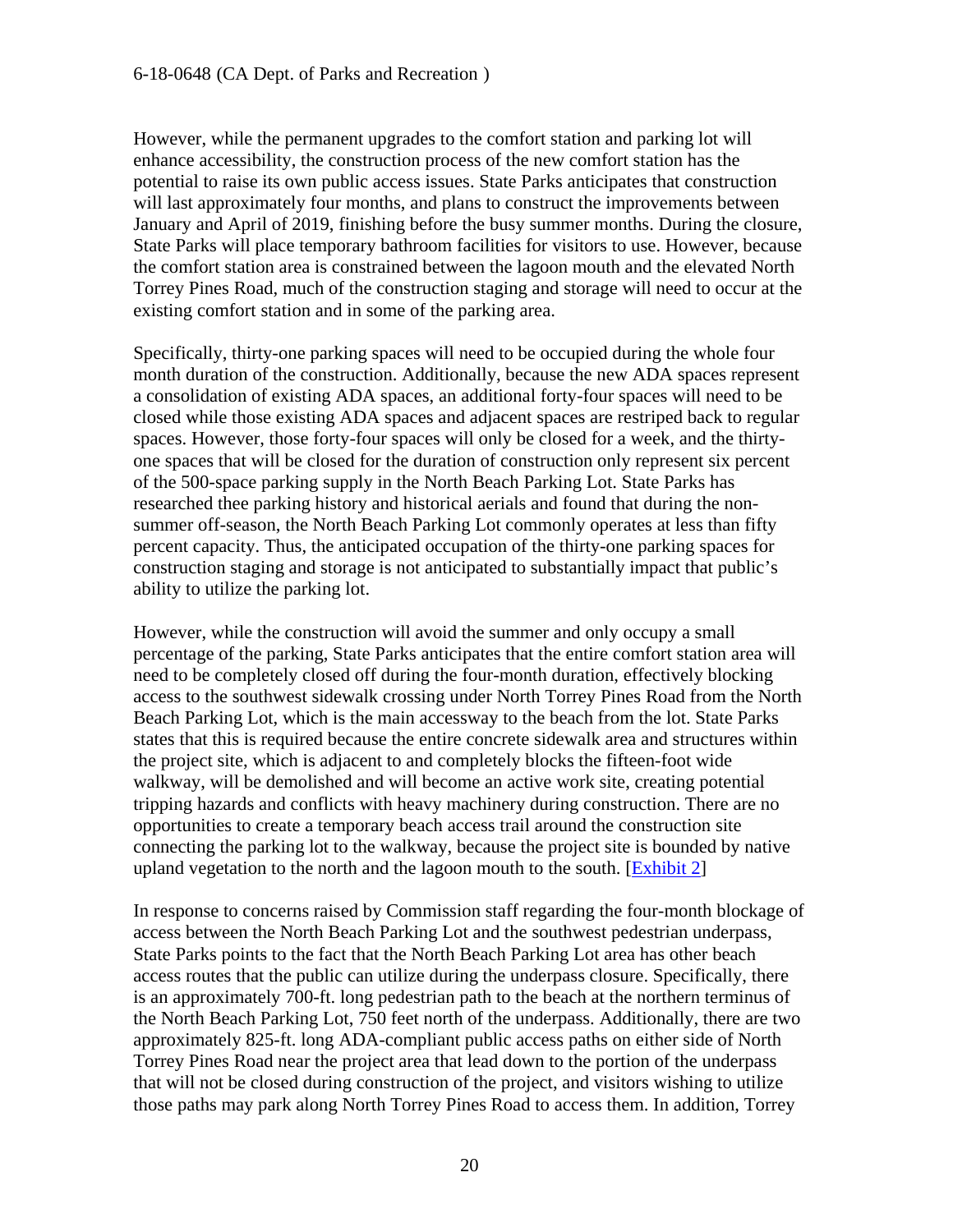Pines State Beach also contains the approximately 250-space South Beach Parking Lot that grants more direct access to the beach [\[Exhibit 1\]](https://documents.coastal.ca.gov/reports/2018/12/Th21b/Th21b-12-2018-exhibits.pdf).

While recognizing the constrained site that the construction will be conducted in and the steps State Parks has taken to avoid the busy summer months, it is important to note that the northern beach access path, which is not completely paved and terminates in a short buff above the beach, is longer and more difficult to use because it ends at a short bluff with a steep path down to the beach, as opposed to the one-to-three foot drop off at the end of the southwest underpass. Furthermore, the two public access paths on either side of North Torrey Pines Road will only be accessible from North Torrey Pines Road, where the closest parking is south of the bridge crossing over the lagoon mouth. Finally, while there is a limited amount of street parking that is available south of the bridge, it frequently reaches capacity early in the day, thus limiting the opportunity to utilize the side paths.

Thus, the temporary closure of the lot will have some impacts on public beach access. However, the location and nature of the project severely limit the ability of State Parks to safely detour pedestrian traffic in the immediate vicinity of the comfort station area. Because the project construction will occur in the less-busy off-season and there will be some alternative access points during construction, the closure of the comfort station and temporary blockage of direct access to the underpass will not have a long-term, substantial adverse impact to public access.

To ensure that the proposed upgrades are constructed as approved and that construction staging and storage does not encroach beyond approved limits, **Special Condition No. 1** requires the submittal of final construction plans and construction staging and storage plans for review and acceptance. Because Torrey Pines State Beach experiences its heaviest visitor volume in the summer months and State Parks expects to be completed before then, **Special Condition No. 7** prohibits construction activity from Memorial Day Weekend to Labor Day except for extenuating circumstances accepted by the Executive Director. In this manner, the proposed development for the North Beach Parking Lot comfort station can be found in conformance with the public access policies of Chapter 3 of the Coastal Act.

## <span id="page-20-0"></span>**C. COASTAL HAZARDS**

Section 30235 of the Coastal Act states:

*Revetments, breakwaters, groins, harbor channels, seawalls, cliff retaining walls, and other such construction that alters natural shoreline processes shall be permitted when required to serve coastal dependent uses or to protect existing structures or public beaches in danger from erosion, and when designed to eliminate or mitigate adverse impacts on local sand supply. Existing marine structures causing water stagnation contributing to pollution problems and fish kills should be phased out or upgraded where feasible.*

Section 30253 of the Coastal Act states, in part, that new development shall: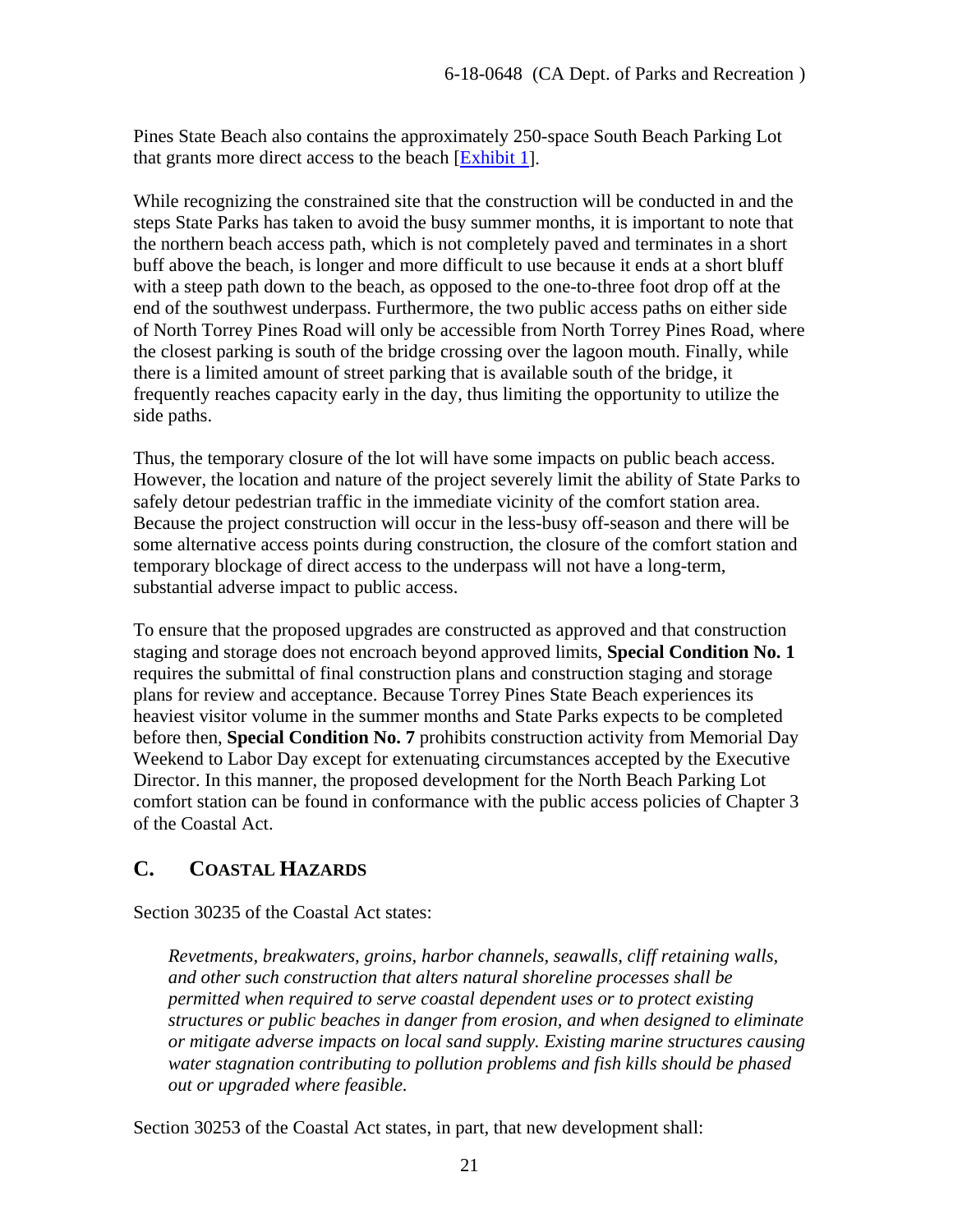*(a) Minimize risks to life and property in areas of high geologic, flood, and fire hazard.*

*(b) Assure stability and structural integrity, and neither create nor contribute significantly to erosion, geologic instability, or destruction of the site or surrounding area or in any way require the construction of protective devices that would substantially alter natural landforms along bluffs and cliffs.*

The North Beach Parking Lot was constructed in the 1960's over historic tidelands adjacent to the mouth of the Los Peñasquitos Lagoon estuary. As such, the parking lot and much of Torrey Pines State Beach is located within the federally mapped floodplain. In preparation for this project, State Parks commissioned a March 2018 geotechnical investigation to analyze the site and potential geological hazards. State Parks also utilized the Commission's 2012 Sea Level Rise Policy Guidance in order to project future hazards from sea level rise and related storm events.

The North Beach Parking Lot gradually slopes down in elevation from North Torrey Pines Road in the west to Carmel Valley Road in the east. The site of the comfort station is approximately fifteen feet above sea level. Being in the floodplain, the North Beach Parking Lot periodically experiences flooding events, mostly during storm events, which can be exacerbated by the occasional blockage of the lagoon mouth by sediment (clearance of which is governed by existing coastal development permits).

While the North Beach Parking Lot does experience occasional flooding, due to the comfort station's higher elevation, it is not as affected as other parts of the parking lot. However, due to its location immediately adjacent to the lagoon mouth, the comfort station periodically experiences wave action during extreme high water or storm events. Currently, there exists an approximately 320-foot long rip rap revetment along the northern bank of the lagoon mouth, running from the terminus of the pedestrian underpass under North Torrey Pines Road east to the area of the comfort station. According to State Parks, records indicate that the revetment was constructed to protect North Torrey Pines Road and the comfort station.

According to the geotechnical survey, the project site does not contain any substantial adverse risk of hazards. The site is composed of stable soils that pose little liquefaction or lateral movement risk, with the most severe impact during an extreme seismic event being soil settlement of up to 2.5 feet. To avoid this impact, the geotechnical survey recommended several steps to prepare the building pad for the two modular restroom structures to lessen the amount of settling and damage.

The anticipated life of the new modular restroom structures is fifty years. The Commission's sea level rise guidance's median projection for the year 2050 is eleven inches of sea level rise. Because the sea level rise guidance does not have a specific projection for the year 2068, State Parks utilized the worst-case projection for the year 2050 – nineteen inches – as a proxy. Utilizing this level of projected sea level rise, State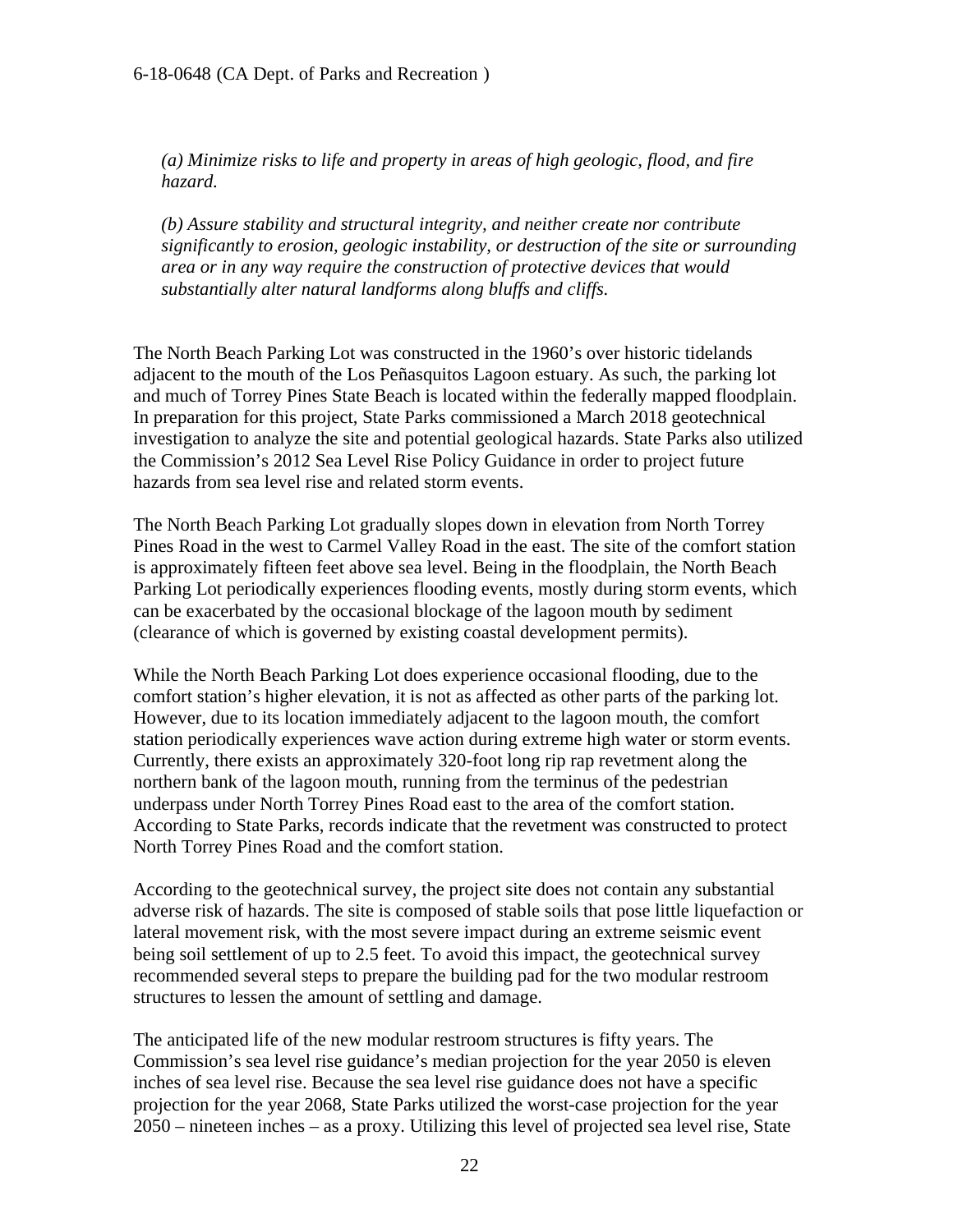Parks anticipates that a storm event would flood the lower, eastern half of the North Beach Parking Lot (in turn cutting off access from Carmel Valley Road), while the higher western half with the comfort station would not be flooded. Even in the event that wave action in such a storm event reached the comfort station, as the structures are modular restrooms, they would be able to withstand periodic inundation or, if necessary, be relocated completely.

Thus, the combination of the design of the proposed modular restroom structures and their location on the higher portions of the North Beach Parking Lot support the conclusion that the proposed development will not face substantial flood risk or create future risk necessitating shoreline protection. To ensure that the upgraded comfort station utilizes the approved modular facilities able to withstand inundation or relocation as proposed, **Special Condition No. 1** requires the submittal of final project plans. As the project site is located in a floodplain adjacent to the lagoon mouth and shoreline, **Special Condition No. 5** places State Parks on notice that the site is subject to risk of damage from coastal processes and accepts the risk accordingly. As the proposed development mainly consists of restrooms that can be relocated if the need arises, **Special Condition No. 6** requires a waiver of any future shoreline devices to protect the development approved in this permit. Thus, as conditioned, the proposed development can be found consistent with Chapter 3 of the Coastal Act.

## <span id="page-22-0"></span>**D. HABITAT IMPACTS**

Section 30231 of the Coastal Act states:

*The biological productivity and the quality of coastal waters, streams, wetlands, estuaries, and lakes appropriate to maintain optimum populations of marine organisms and for the protection of human health shall be maintained and, where feasible, restored through, among other means, minimizing adverse effects of waste water discharges and entrainment, controlling runoff, preventing depletion of ground water supplies and substantial interference with surface water flow, encouraging waste water reclamation, maintaining natural vegetation buffer areas that protect riparian habitats, and minimizing alteration of natural streams.*

Section 30240 of the Coastal Act states:

- *(a) Environmentally sensitive habitat areas shall be protected against any significant disruption of habitat values, and only uses dependent on those resources shall be allowed within those areas.*
- *(b) Development in areas adjacent to environmentally sensitive habitat areas and parks and recreation areas shall be sited and designed to prevent impacts which would significantly degrade those areas, and shall be compatible with the continuance of those habitat and recreation areas.*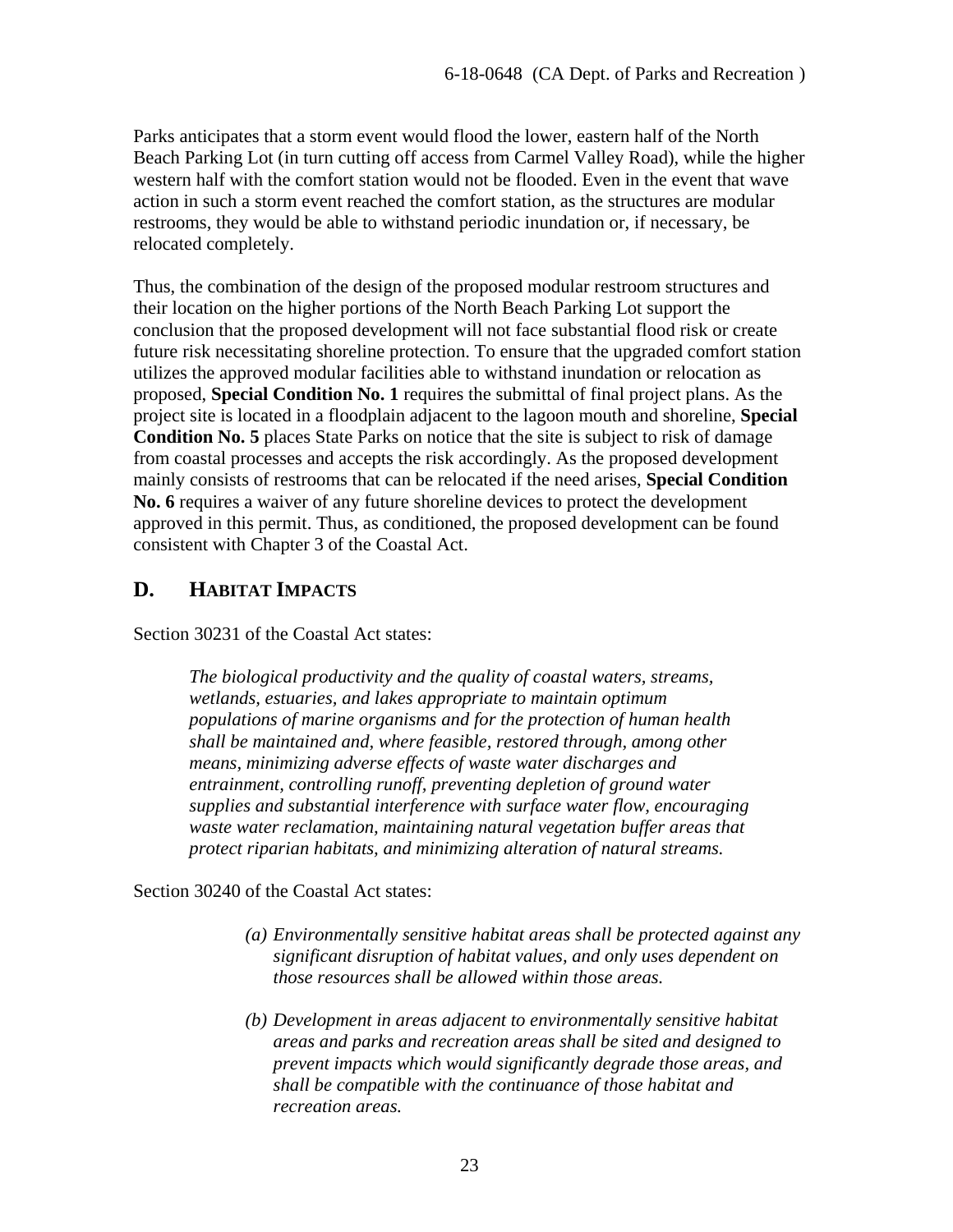Torrey Pines State Beach and State Natural Reserve encompasses sandy beach, lagoon, estuary, riparian, and upland habitat. Being located on historic tideland adjacent to the lagoon mouth, the North Beach Parking Lot is in close proximity to upland, salt marsh, tidal mudflat, dunes, and open water. While the 1.06-acre project site at the southwest corner of the parking lot is almost completely developed with pavement and structures, a 2016 biological survey commissioned by State Parks observed the vegetation and wildlife indicated that sensitive status species such as gnatcatchers, Belding's savannah sparrow, light-footed Ridgeway's rails, Western snowy plovers, and California least terns have been observed to either forage or nest in the park area.

The 1.06-acre project site consists mostly of paved sidewalk area, the existing restroom structure and related shower and drinking fountain amenities, and some landscaping. As such, there is no sensitive habit within the project site, and the while the two 590 square foot and 540 square foot planters being replaced with picnic areas currently contain native landscaping, they are surrounded by the comfort station development and disconnected from the main habitat area, so they are not considered sensitive habitat. The new comfort station area and related construction staging and storage will not encroach beyond the existing developed footprint. New planters will be installed at the corners of both new modular restrooms and planted with native landscaping.

Because the two new picnic areas will likely increase the amount of food consumed by visitors in the comfort station area, it could cause impacts to local wildlife by encouraging the presence of nuisance animals, such as squirrels, seagulls, Argentine ants, crows, and ravens, which harass or out-compete the native fauna in the lagoon area. To address this risk and minimize potential impacts, State Parks submitted a draft Integrated Pest Management Plan (IPM) that includes the installation of animal-proof waste receptacles and signage exhorting visitors to not feed the wildlife.

To ensure that the new comfort station facility and its related construction staging and storage do not encroach into the open park space, **Special Condition No. 1** requires the submittal of final construction and staging and storage plans to ensure conformance with approved parameters. **Special Condition No. 1** also requires the submittals of a final Integrated Pest Management (IPM) Plan detailing the manner in which State Parks will ensure that the operation of the comfort station does not encourage the increased presence of nuisance animals and subsequent impact to sensitive species. Because those sensitive status species are known to nest or forage in the park and demolition and construction of the comfort station will require the use of heavy machinery, **Special Condition No. 4** requires that prior to any construction actives in the bird breeding season, a survey by a qualified biologist will look for any historic or active nesting within 500 feet of the project site and implement any necessary buffer or noise measures to avoid impacts that might flush or otherwise harass sensitive species. Thus, as conditioned, the proposed comfort station can be found in conformance with Chapter 3 of the Coastal Act.

## <span id="page-23-0"></span>**E. WATER QUALITY**

Section 30230 of the Coastal Act states: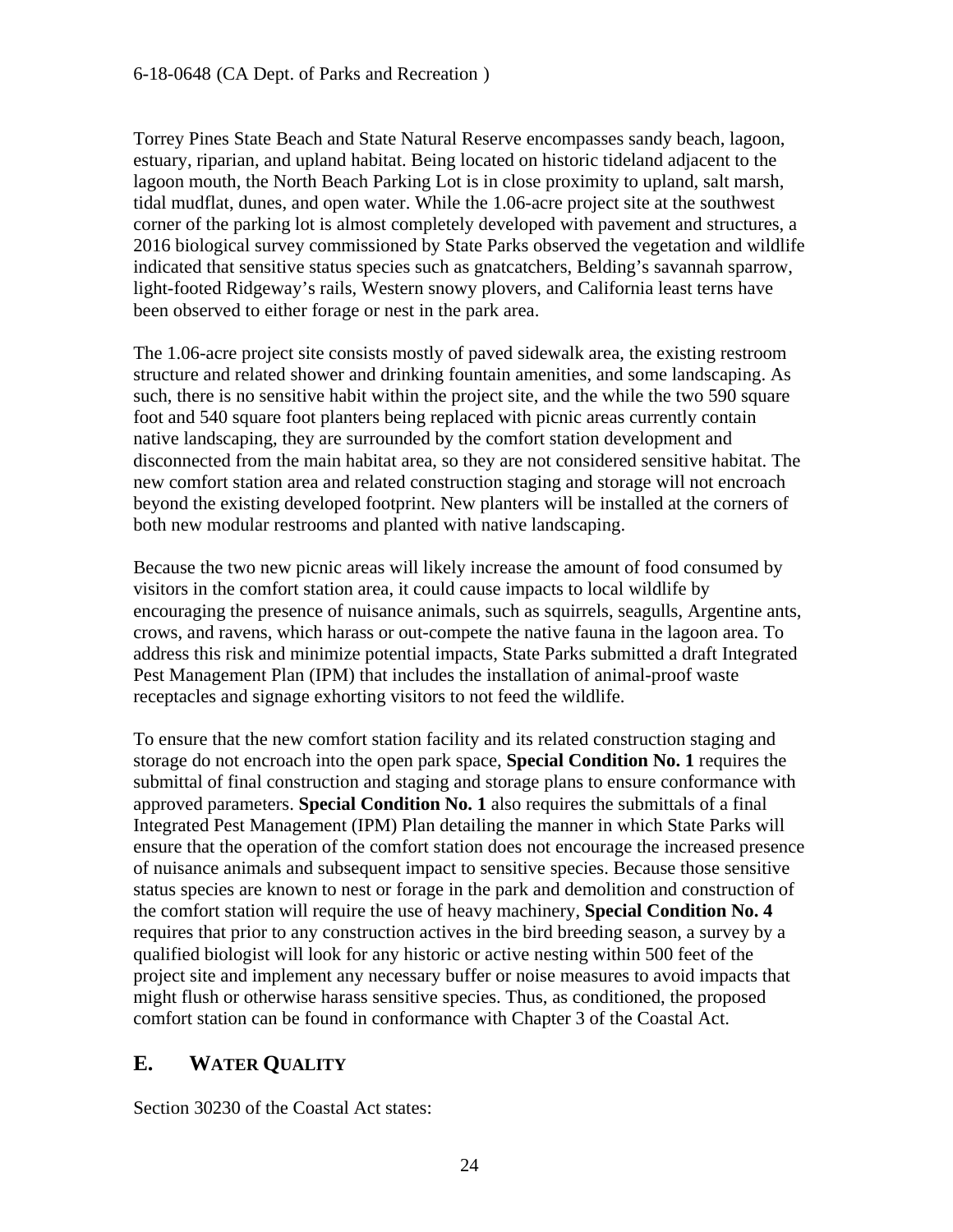*Marine resources shall be maintained, enhanced, and where feasible, restored. Special protection shall be given to areas and species of special biological or economic significance. Uses of the marine environment shall be carried out in a manner that will sustain the biological productivity of coastal waters and that will maintain healthy populations of all species of marine organisms adequate for long-term commercial recreational, scientific, and educational purposes.*

#### Section 30231 of the Coastal Act states:

*The biological productivity and the quality of coastal waters, streams, wetlands, estuaries, and lakes appropriate to maintain optimum populations of marine organisms and for the protection of human health shall be maintained and, where feasible, restored through, among other means, minimizing adverse effects of waste water discharges and entrainment, controlling runoff, preventing depletion of ground water supplies and substantial interference with surface water flow, encouraging waste water reclamation, maintaining natural vegetation buffer areas that protect riparian habitats, and minimizing alteration of natural streams.*

Los Peñasquitos Lagoon is a 0.62-square mile coastal marsh estuary system that is the terminus of a watershed drainage basin covering approximately one hundred square miles. Because much of this drainage basin is developed, the Los Peñasquitos Lagoon is considered an "impaired" body of water regarding several pollutants by the California Water Resources Board. The lagoon's role as both a sensitive habitat area and drainage directly into a popular coastal area heightens the need to ensure that proper water quality measures are taken both in the design and construction of the proposed comfort station.

The North Beach Parking Lot slopes gradually from west, where the comfort station is located, to east, where the vehicular entrance is located. To prevent runoff from directly entering the lagoon waters, the parking lot is bounded by concrete curbs that direct runoff from the comfort station and parking area to a storm drain inlet point near the entrance, where it subsequently enters a vegetated swale for infiltration. Because the upgraded comfort station will not significantly alter the footprint or grade from its current configuration, runoff flows are expected to follow current patterns. While the new comfort station will replace the two approximately 500-600 sq. ft. landscape areas with picnic areas, State Parks will utilize permeable pavers so that some of the runoff will be able to infiltrate rather than flow off site.

While the construction of the new comfort station will require the use of heavy machinery in close proximity to coastal waters, at this time, State Parks has yet to select a contractor, who will be the party responsible for drafting the final storm water pollution prevention plan. To ensure that demolition and construction of the new comfort station will not create runoff impacts to the adjacent lagoon waters, **Special Condition No. 2** requires the submittal of a pollution prevention plan for review and acceptance by the Commission prior to any construction activity, and details the water quality protection measures that will need to be implemented in a final construction pollution prevention plan to be submitted to the Commission. Relatedly, while the new comfort station will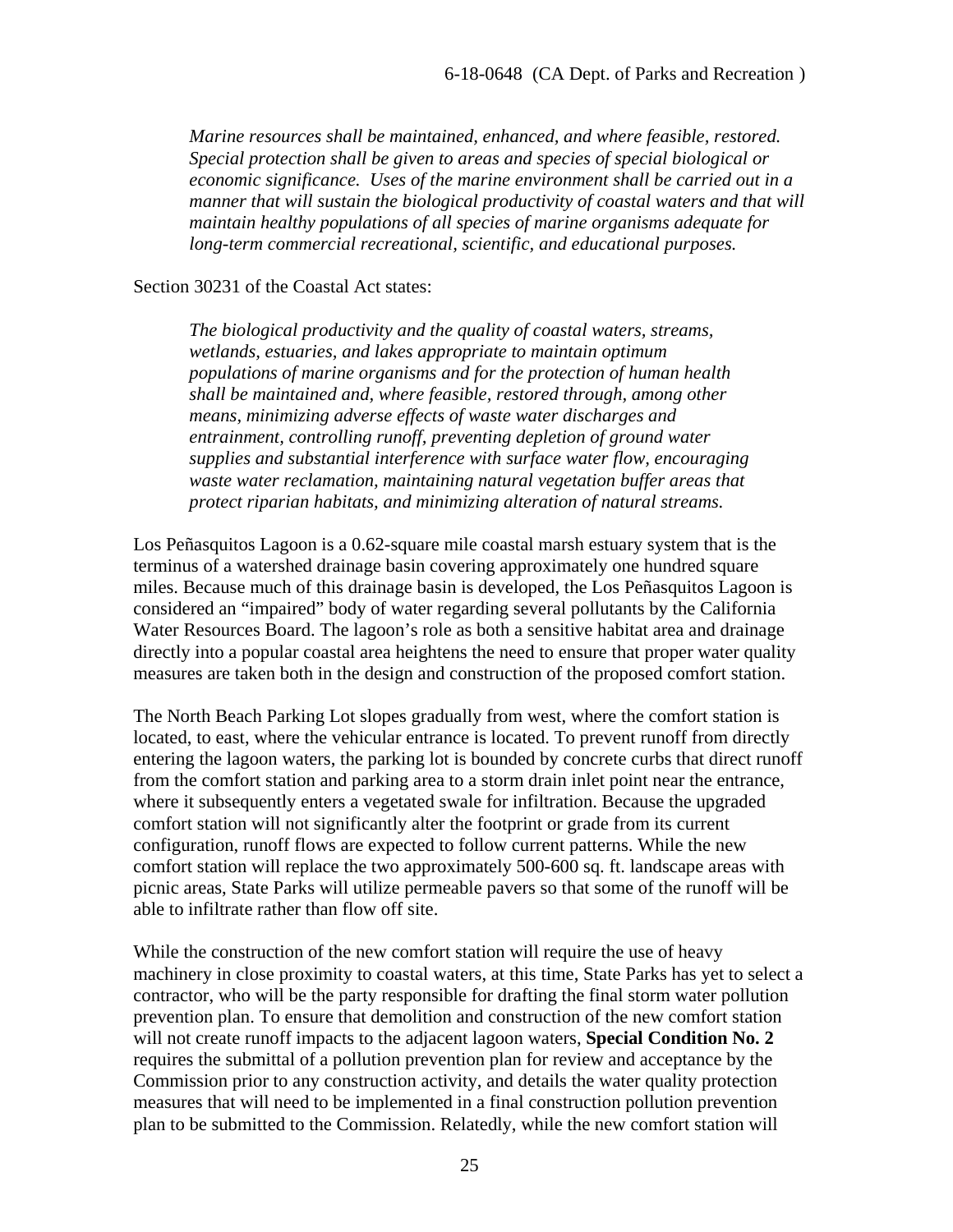not be substantially different from the existing comfort station in regards to runoff flow and treatment, **Special Condition No. 3** details the permanent water quality measures that will need to be implemented in the final design and long-term operation of the comfort station. Thus, as conditioned, the new comfort station will have the least impact feasible on the park's water quality and can be found in conformance with the water quality policies of Chapter 3 of the Coastal Act.

## <span id="page-25-0"></span>**F. LOCAL COASTAL PLANNING**

Section 30604(a) also requires that a coastal development permit shall be issued only if the Commission finds that the permitted development will not prejudice the ability of the local government to prepare a Local Coastal Program (LCP) in conformity with the provisions of Chapter 3 of the Coastal Act. In this case, such a finding can be made.

Torrey Pines State Beach is located in the City of San Diego, which has its own certified LCP that includes the Torrey Pines community. However, Torrey Pines State Beach, including the project site in the North Beach Parking Lot, is located on filled tidelands and thus constitutes original permit jurisdiction of the Coastal Commission. Thus, Chapter 3 of the Coastal Act serves as the standard of review, with the City of San Diego's LCP acting as guidance. The development approved in this permit is in conformance with the relevant policies of Chapter 3 of the Coastal Act and does not prejudice the ability of the City of San Diego to continue to implement its LCP in its jurisdiction areas.

## <span id="page-25-1"></span>**G. CALIFORNIA ENVIRONMENTAL QUALITY ACT**

Section 13096 of the Commission's Code of Regulations requires Commission approval of Coastal Development Permits to be supported by a finding showing the permit, as conditioned, to be consistent with any applicable requirements of the California Environmental Quality Act (CEQA). Section 21080.5(d)(2)(A) of CEQA prohibits a proposed development from being approved if there are feasible alternatives or feasible mitigation measures available which would substantially lessen any significant adverse effect which the activity may have on the environment. State Parks found the proposed development to be categorically exempt under Class 1, existing facilities, of Guidelines section 15301 (Cal. Code of Regs., tit. 14).

The proposed project has been conditioned in order to be found consistent with the Chapter 3 policies of the Coastal Act. Mitigation measures, including conditions addressing construction timing, staging and storage, sensitive species monitoring, and water quality measures will minimize all adverse environmental impacts. As conditioned, there are no feasible alternatives or feasible mitigation measures available which would substantially lessen any significant adverse impact which the activity may have on the environment. Therefore, the Commission finds that the proposed project is the least environmentally-damaging feasible alternative and can be found consistent with the requirements of the Coastal Act to conform to CEQA.